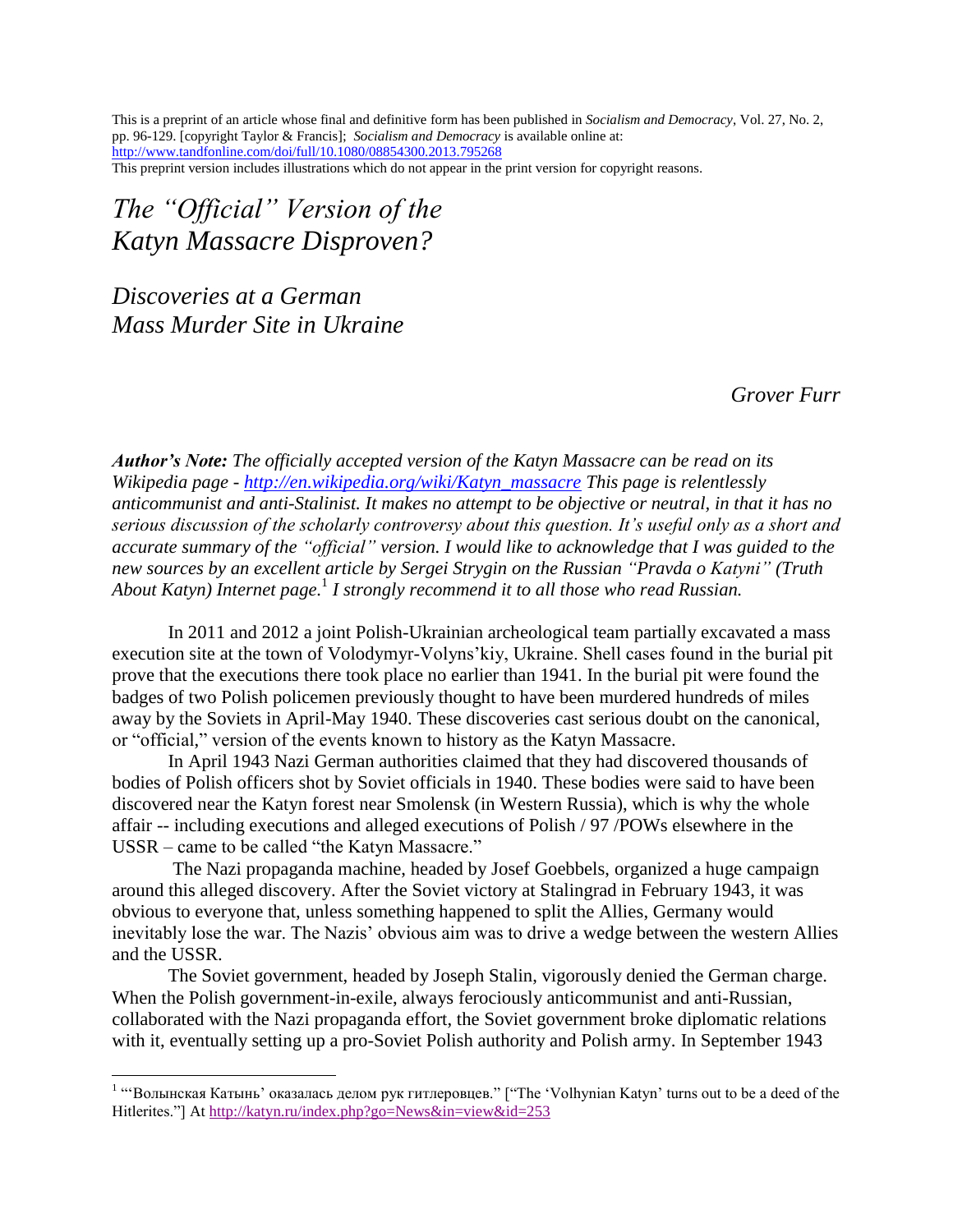the Red Army drove the Germans from the area. In 1944 the Soviet Burdenko Commission carried out a study and issued a report that blamed the Germans for the mass shootings.

During the Cold War the Western capitalist countries supported the Nazi version which had become the version promoted by the anticommunist Polish government-in-exile. The Soviet Union and its allies continued to blame the Germans for the murders. In 1990 and 1991 Mikhail Gorbachev, General Secretary of the Communist Party of the Soviet Union and, after 1988, President of the USSR, stated that the Soviet Union under Joseph Stalin had indeed shot the Poles. According to this "official" version the Polish prisoners had been confined in three camps: at Kozel'sk, Starobelsk, and Ostashkov and from there transferred to Smolensk, Kharkiv, and Kalinin (now Tver'), where they were shot and buried at Katyn, Piatykhatky, and Mednoe respectively. $2$ 

In 1990, 1991, and 1992 three aged former NKVD men were identified and interviewed. They discussed what they knew of executions of Poles in April and May of 1940. None of these executions had taken place at the Katyn Forest, site of the German exhumations. In 1992 the Russian government under Boris Yeltsin handed over to the Polish government documents supposedly signed by Stalin and other Politburo members which, if genuine, would put Soviet guilt beyond reasonable doubt. These documents are said to have been found in "Closed Packet" No. 1," where "closed" meant the highest level of classification -- secrecy. I call these the "smoking gun / 98 / documents," since they are conventionally assumed to be "proof positive" of Soviet guilt. However, no evidence is ever univocal and definitive; all evidence, whether documentary or material, can be interpreted in multiple ways.

By 1992 the Soviet, and then the Russian, governments had officially declared the Stalinera Soviet leadership guilty of shooting somewhere between 14,800 and 22,000 Polish prisoners to death in April and May 1940. This was agreeable to anticommunists and a bone in the throat for some pro-Soviet people. For a few years it did appear that the matter was basically settled. The evidence seemed clear: the Soviets had shot the Poles.

I too thought the matter was settled. I admit that I continued to harbor some lingering doubts, mainly because accepting Soviet guilt also meant asserting that the Nazi propaganda campaign and official report of 1943 was 100% honest. Goebbels and Hitler were famous for their concept of "the Big Lie" which states, in part, that one should *never* tell the truth.<sup>3</sup> But this was, at most, in the back of my mind in 1997 when I went to the Slavic Room of the New York Public Library, a place I had visited a great many times over the years, to make photocopies of the "smoking gun documents" as published in the leading Russian historical journal *Voprosy Istorii* in January 1993<sup>4</sup> so I could put them on my new web page. I did not post them, because I soon discovered that somebody else had already done it and I could just link to those images, which were of higher quality than my own.

In 1995 Iurii Mukhin, at the time an unknown metallurgical engineer, published a short book titled "The Katyn Murder Mystery" (*Katynskii Detektiv*). In it he claimed to prove that the "smoking gun documents" were forgeries and the story of the Katyn Massacre a fabrication intended to facilitate the destruction of the Soviet Union. During the following years this position has attracted much support among what we might call Left Russian nationalists, people

 $2^2$  According to the "official" account, small numbers of Polish prisoners were confined at or shipped to other camps and were not executed.

 $3$  Hitler outlined this "Big Lie" in *Mein Kampf*: Chapter 6, "War Propaganda," and Chapter 10, "Why the Second Reich Collapsed."

<sup>&</sup>lt;sup>4</sup> «Секретные документы из особых папок» Вопросы Истории 1993 № 1, сс. 3-22.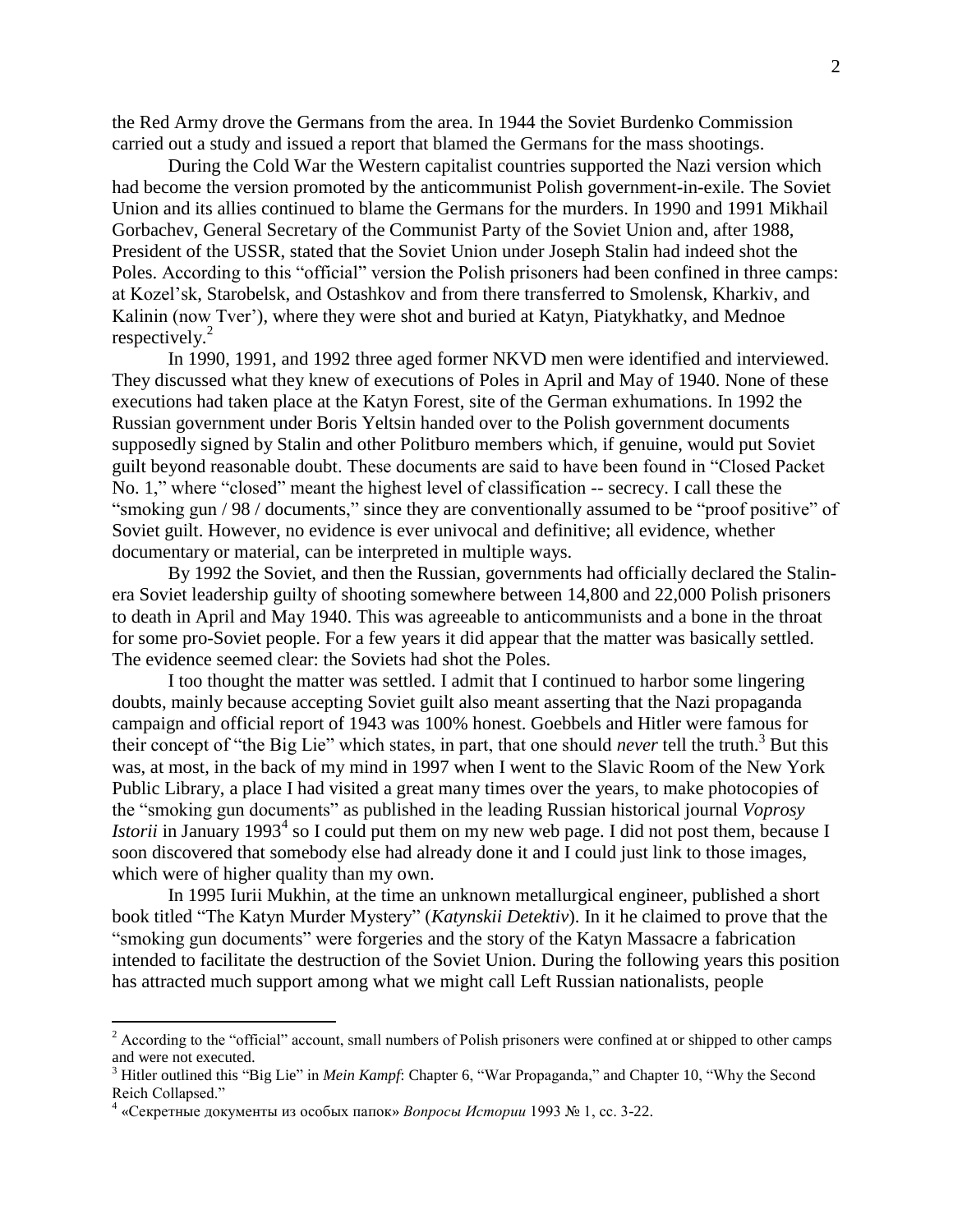supportive of the USSR during the Stalin period for its achievements at industrialization and defeating the Nazis. Since that time Mukhin and others have published more books of research in which they continue their campaign to disprove the "official" version that asserts Soviet guilt.

Since the mid-1990s, therefore, the Katyn Massacre has once again been the subject of fierce partisan dispute. In anticommunist circles it is / 99 / unacceptable to express any doubt as to the guilt of the Soviet Union and of Stalin and his chief assistants in particular. This is the case in Western academia as well, where debate on the subject or any questioning at all of Soviet guilt is simply "beyond the Pale," not tolerated.

Meanwhile Russian defenders of the USSR and of Stalin continue their assault on the ―official‖ account by marshaling evidence to show that the Nazis, not the Soviets, shot the Polish officers. Some of these researchers have concluded that the Soviets did shoot some Polish prisoners (officers and others), and then the Nazis invaded the USSR, captured the remaining Polish prisoners, and shot them. I myself think that some such scenario is the most likely one and I will briefly explain why at the end of this essay.

During the past several years there have been some dramatic developments in the investigation of the Katyn question. I have attempted to summarize them and the academic dispute generally on a special web page that I call "The Katyn Forest Whodunnit."<sup>5</sup> I believe it is the only source in English where one can find this dispute outlined in what I intend to be an objective manner.<sup>6</sup>

In October 2010 a credible case was made that the "smoking gun" documents are forgeries. This had been the position of many Russian communists and Left Russian nationalists since the publication of Mukhin's 1995 book. The materials adduced by Duma member Victor Iliukhin in October 2010 constitute the strongest evidence so far that these documents may well be forgeries. (For more information about these documents see my "Katyn Forest Whodunnit" page.)

Therefore, let's set aside the "smoking gun documents" from "Closed Packet No. 1." What other evidence is there that the Soviets shot the 14,800-22,000 Poles as alleged in the "official" version of the Katyn Massacre?

Basically, there are two types of further evidence:

1. Confession-interviews of three aged and long-retired NKVD men: Petr K. Soprunenko, Dmitri S. Tokarev, and Mitrofan V. Syromiatnikov. These confessions are very contradictory in ways / 100 / that do not always reinforce the "official" version. None of these men was at the Katyn Forest, the place where 4000+ bodies of Polish POWs were unearthed by the Germans in 1943, and none of them has anything to say about this, the most famous of the execution/burial sites subsumed under the rubric "the Katyn Massacre." Perhaps this is the reason that these confession-interviews are so hard to find. What's more, though they were all conducted in Russian they are available only in Polish translation. The Russian originals have never been made public. So, we do not have the former NKVD men's exact words.

All three men were threatened with criminal prosecution if they failed to "tell the truth" and were told that Soviet guilt had already been established. It is therefore possible that out of

<sup>&</sup>lt;sup>5</sup> At<http://www.tinyurl.com/katyn-the-truth>

 $6$  I picked the title "The Katyn Forest Whodunnit" for my page because it expresses my own uncertainty, and thereby my own dedication to objectivity. I don't know "who did it," the Nazis or the Soviets, the Soviets or the Nazis, and I would like to know. Moreover, I don't care "who did it." If the Germans did it, it is just what they did all over Eastern Europe and on a much larger scale. If the Soviets did it, we should try to discover why they did. It would not be "endemic to communism," as the anticommunists claim. In fact, though, it appears more and more likely that the Soviets did not "do it."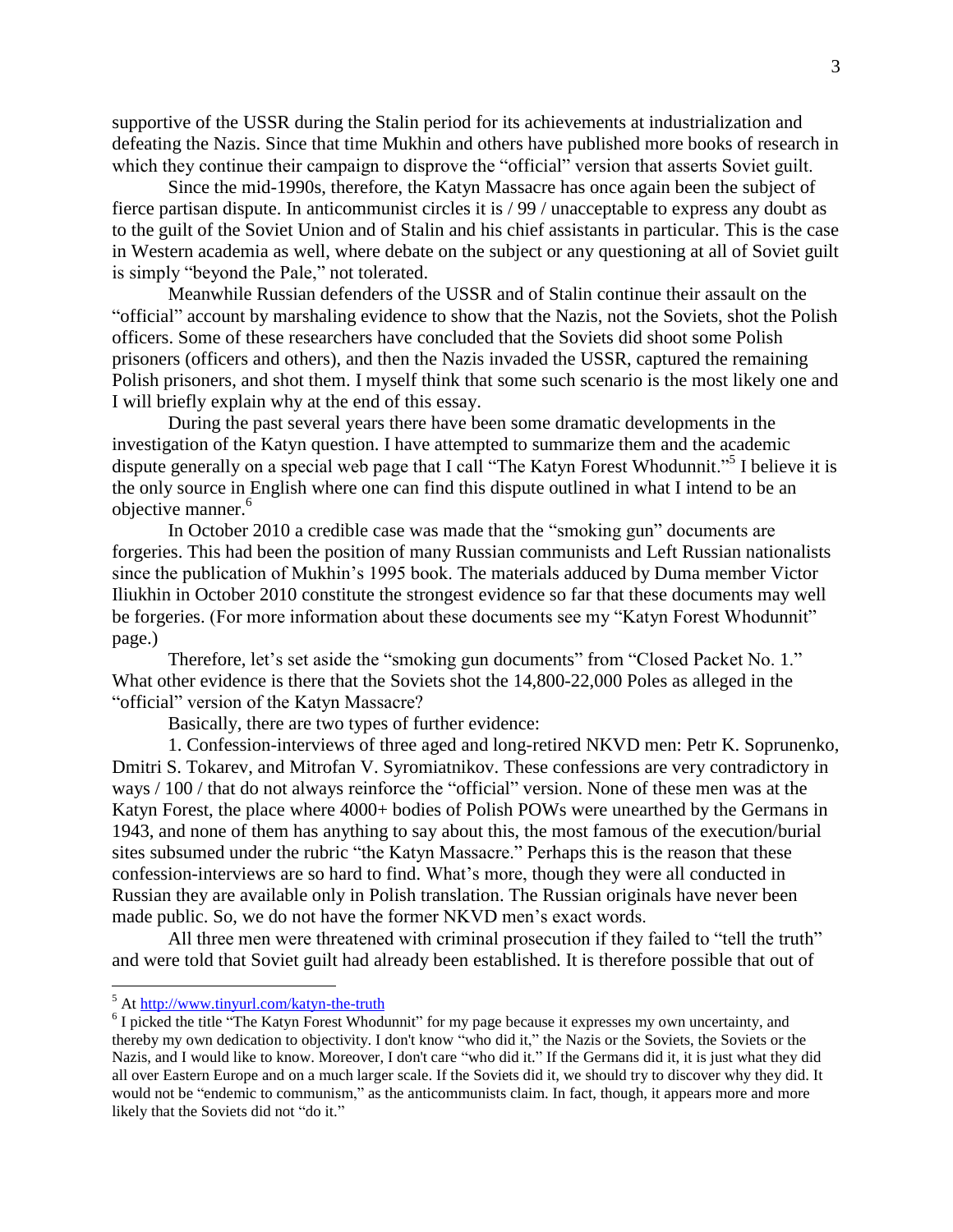fear of prosecution they gave answers they felt their interrogators wanted. Many of the interrogators' questions were "leading" questions. Of course this is common in criminal investigations. But it does appear that the confessions of these three old men were not entirely voluntary.

I have obtained the texts of these confession-interrogations in the published Polishlanguage versions, scanned them, and made them available on the Internet.<sup>7</sup> It is interesting that no one else has ever bothered to do this. I will not examine these very interesting and problematic confession-interrogations here, however.

## **The Transit Documents**

 $\overline{a}$ 

2. The remaining category of evidence are the many "transit" or "shipment" documents concerning the emptying out of the three POW camps at Kozel'sk, Starobelsk, and Ostashkov in April 1940 and the transfer of the prisoners to the NKVD in other areas. These transit records are the subject of this article.



<sup>7</sup> I have taken the texts of all but one of the confessions from the official Polish volume *Katyń. Dokumenty zbrodni-Tom 2 Zagłada marzec-czerwiec 1940*. (Warsaw: Wydawnictwo "Trio," 1998). They were originally published separately. I have checked those original versions against this one. In addition, Syromiatnikov gave an interview to Polish journalist Jerzy Morawski in 1992. All these interviews with ex-NKVD officers Soprunenko, Syromiatnikov, and Tokarev are available at [http://msuweb.montclair.edu/~furrg/research/katyn\\_nkvd.html](http://msuweb.montclair.edu/~furrg/research/katyn_nkvd.html)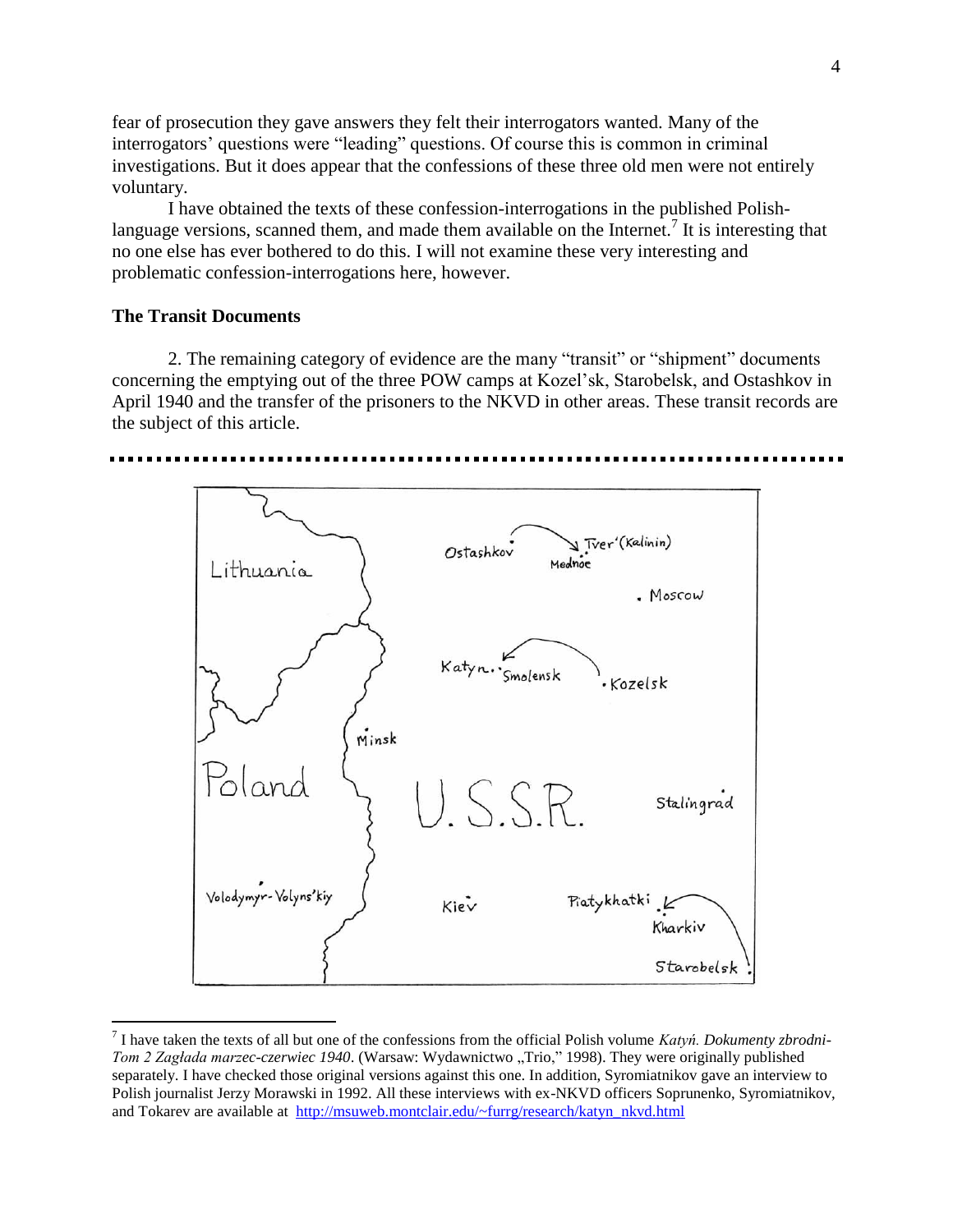**Figure 1.** 1939 map showing places mentioned in the "official" Katyn narrative. Arrows from the POW camps (Ostashkov, Starobelsk, Kozelsk) to cities (Kalinin/Tver', Kharkiv, Smolensk) show destinations on NKVD transit documents. Burial sites in the nearby countryside (Mednoe, Piatykhatky, Katyn) are also shown, as is Volodymyr-Volyns'kiy (Włodzimierz), which is about 800 miles from Kalinin/Tver' - Mednoe. [map drawn by Victor Wallis based on information supplied by the author]

These shipments of prisoners are routinely stated to be "death transports." The book *Katyn: A Crime Without Punishment* by Anna M. Cienciala, Natalia S. Lebedeva, and Wojciech Materski (Yale University Press 2007) is the definitive academic account in the English language of the "official" version. It refers to the shipments of prisoners this way (emphasis added): / 101 /

The final death transport left Kozielsk…. The last death transport left Ostashkov for Kalinin (Tver) on 19 May... …lists of those to be sent out of the camps to be shot (doc. 62)… …and reporting on the number sent to their death (doc. 65).

Cienciala, who did the writing in this volume, added all the language about execution. Likewise in her discussion of the documents, none of which mentions executions, shootings, killing, death, etc., at all, Cienciala continuously adds language to remind the readers that, in her interpretation, these prisoners were being transported to places / 102 / where they would be executed. Here are a few examples (again, I have added the emphasis):

They were transferred to NKVD prisons… to be shot there. (154)

… the same as the order in the death transports. (156)

The first lists of victims to be dispatched to their death… (157)

The delivery of lists for dispatching prisoners to their deaths… (159)

Beria's directive of 4 April 1940 indicates the goal of exterminating not only the officers and police… (160)

This is the first of many reports by the UNKVD head of Kalinin Oblast, Dmitry Tokarev, on the "implementation," that is, the murder...  $(162)$ 

Soprunenko's instruction to Korolev of 6 April 1940 was, in fact, a death list,… (163) The dispatch of the prisoners of war to their deaths...(175)

This 11 April 1940 report from Kozelsk shows that 1,643 officers were murdered in nine days. (175)

… the moods of the prisoners as they were being dispatched unwittingly to their deaths. (176-177) Most prisoners sent to Yukhnov camp… were exempted from the death lists for various reasons… (183)

By 3 May, the UPV together with the  $1<sup>st</sup>$  Special Department NKVD and with the personal help of Merkulov, had processed the cases of 14,908 prisoners and sent out dispatch lists – death sentences – for 13,682. (187)

 $\ldots$  it is likely that they simply signed or stamped the "Kobulov Forms" (doc. 51) with the death warrant already filled in. (187)

This report gives the number of lists of names received in the camp and the number of prisoners sent out from Kozelsk camp to their deaths for each date between 3 April and 11 May…(190) A report to Soprunenko shows the number of people destined for execution according to the lists received… (193)

One of the last executions of POWs from the Ostashkov camp took place on 22 May 1940. (200) Ostashkov prisoners were still being executed that day… (200)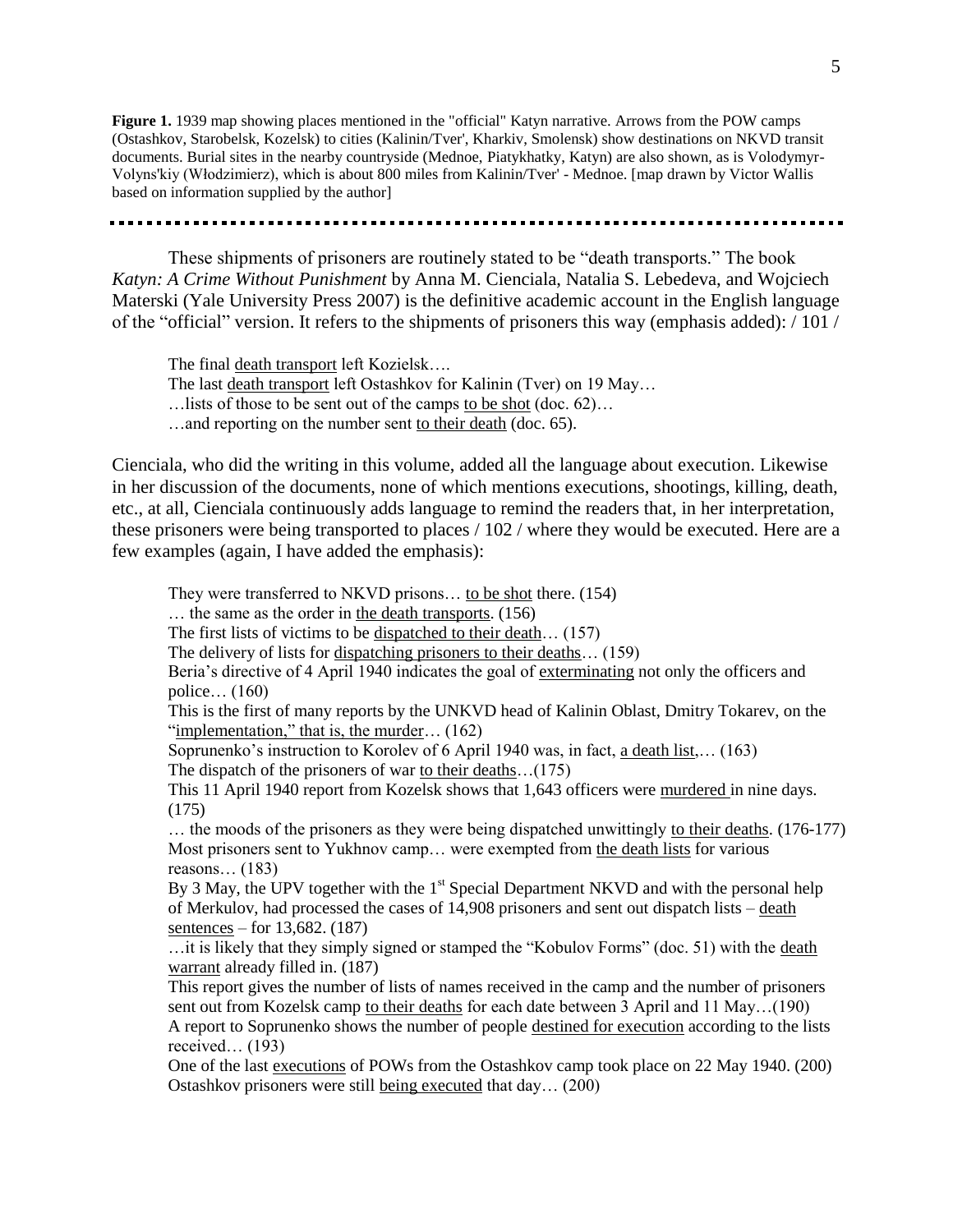It is important to note that not a single one of the documents themselves refers in any way to executions. In fact Document 53 cited by Cienciala explicitly states that the prisoners were being sent to labor camps.

6) USSR Deputy People's Commissar of Internal Affairs, Divisional Commander Com. Chernyshov, shall within ten days' time remove from their NKVD places of imprisonment in the Ukrainian SSR *and send to USSR NKVD correctional labor camps* 8,000 convicted prisoners, including 3,000 from the Kiev, Kharkov, and Kherson prisons. (Doc. 53, page 155; emphasis added)

All of the documents referred to or reproduced in Part II of the Cienciala volume concern the transportation of prisoners from one camp to somewhere else. Not a single one of them refers to "executions," "shooting," "killing," etc. All this language is added by  $/ 103 /$  Cienciala. In this she has followed the practice of the Polish and Russian scholars who promote the "official" version.

It is true, of course, that the absence of a reference to the killings does not in itself prove anything about the fates of the people who were transported. What is important in terms of the Katyn controversy, however, is the *dates* of the transports and their destinations.

Cienciala *assumes* that, except for a few shipments that she specifically mentions, all the prisoners who were moved in April and May 1940 out of the three camps in which the Polish prisoners were being kept were in fact being shipped to their executions. Those executions are *assumed* to have taken place in April and May 1940. The "official" version of the Katyn Massacre simply *assumes* that all these documents about clearing the Polish prisoners out of the camps in April 1940 in reality meant sending them away for execution. It is this assumption that has been challenged by a recent discovery.

### *Jósef Kuligowski*

 $\overline{a}$ 

In May 2011 Polish news media reported that a numbered metal badge had been unearthed which had been identified by the Ukrainian archaeological team as that of a Polish policeman, Jósef Kuligowski, heretofore assumed to have been executed by the Soviet NKVD at Kalinin (now Tver'), Russia, and buried with other such victims at Mednoe, outside of the town.<sup>8</sup>

Czy osoby z Listy Katyńskiej mordowano również na Grodzisku we Włodzimierzu Wołyńskim?! Odnaleziona przez ukraińskich archeologów odznaka Policji Państwowej o numerze 1441 / II na to wskazuje. Jak nas poinformował pan Piotr Zawilski, dyrektor Archiwum Państwowego w Łodzi odznaka o tym numerze należała do posterunkowego Józefa Kuligowskiego z IV komisariatu w Łodzi. Informacja o przydziale i numerze służbowym pochodzi z maja 1939 roku. Nazwisko posterunkowego figuruje na jednej z list dyspozycyjnych dla obozu w Ostaszkowie. Dotychczas uważano, że został zamordowany w Kalininie i spoczywa w Miednoje. Jak wytłumaczyć fakt, że odznaka Józefa Kuligowskiego znaleziona we Włodzimierzu Wołyńskim? Czy zginął w Kalininie, czy we Włodzimierzu? $9^9$ 

[http://msuweb.montclair.edu/~furrg/research/kuligowski\\_badge\\_1441.jpg](http://msuweb.montclair.edu/~furrg/research/kuligowski_badge_1441.jpg)

<sup>&</sup>lt;sup>8</sup> A photograph of Kuligowski's badge may be viewed at<http://katyn.ru/images/news/2012-12-29-zheton-1441.jpg> and a somewhat lighter, more legible copy at

<sup>&</sup>lt;sup>9</sup> "Osoby z Listy Katyńskiej mordowano we Włodzimierzu Wołyńskim?!" (Persons from the Katyn List murdered at Włodzimierz Wołyński?!), ITVL May 25, 2011. At [http://www.itvl.pl/news/osoby-z-listy-katynskiej-mordowano](http://www.itvl.pl/news/osoby-z-listy-katynskiej-mordowano-we-wlodzimierzu-wolynskim--)[we-wlodzimierzu-wolynskim--](http://www.itvl.pl/news/osoby-z-listy-katynskiej-mordowano-we-wlodzimierzu-wolynskim--)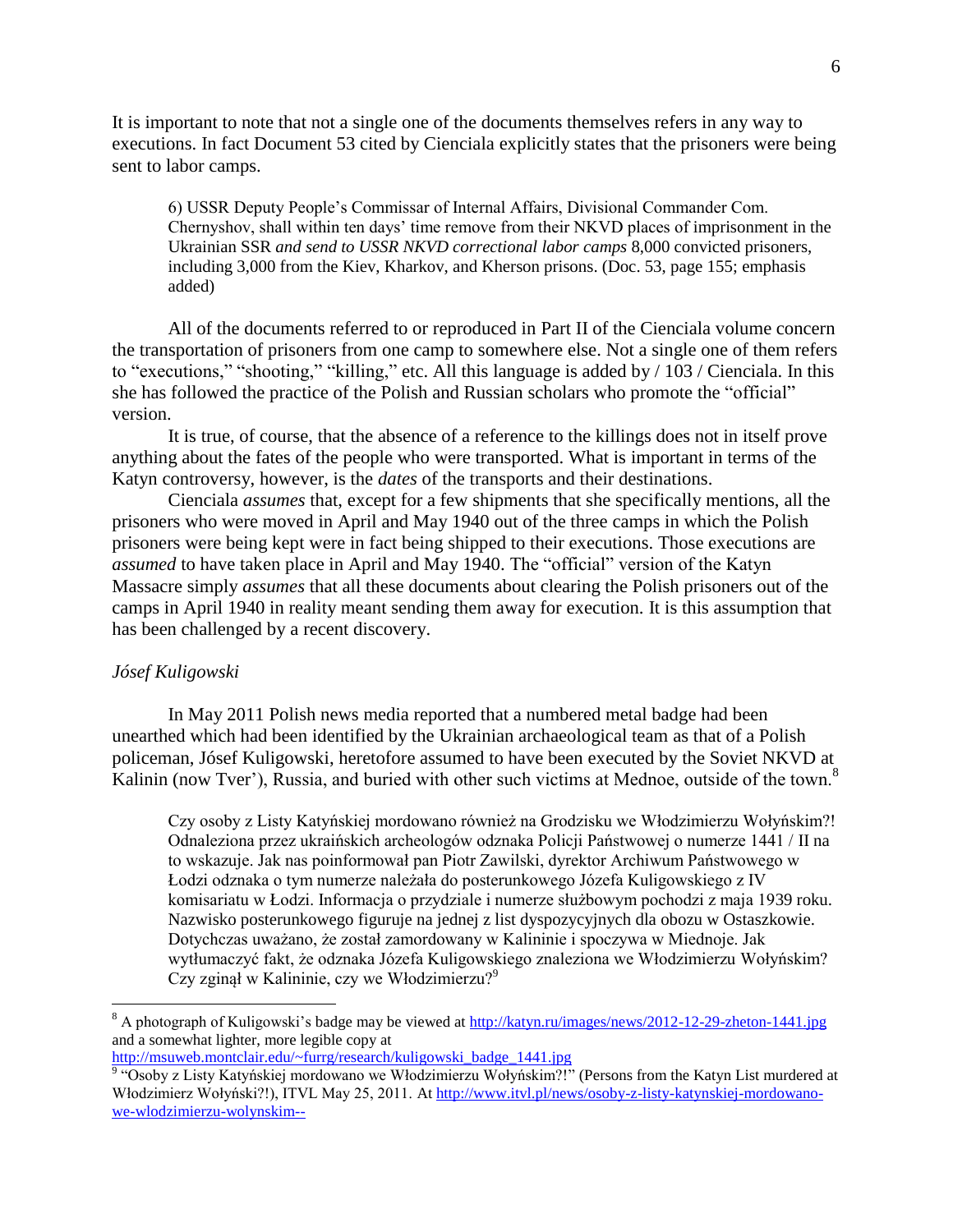# $/ 104 /$ My translation:<sup>10</sup>

Were persons from the Katyn List also murdered at Grodzisk in Włodzimierz Wołyński?! This is indicated by the National Police badge number 1441 / II found by Ukrainian archaeologists. As Mr Piotr Zawilski, director of the National Archive in Łodz has informed us, the badge with this number belonged to constable Jósef Kuligowski of the IV commissariat in Łodz. Information concerning the issuance and service number is from May 1939. The surname of the constable figures on one of the dispositional lists for the camp at Ostashkov. Up to now it was believed that he had been murdered in Kalinin and lies in Mednoe. How to explain the fact that Jósef Kuligowski's badge has been found at Włodzimierz Wołyński? Was he killed at Kalinin or at Włodzimierz?

This account continues by identifying Kuligowski as one of the men previously believed killed as a part of the Katyn Massacres. The discovery occasioned considerable discussion in the Polish press about the relationship between the Katyn Massacre and this site near the Ukrainian town of Volodymyr-Volyns'kiy (Polish Włodzimierz Wołyński; Russian: Vladimir-Volynskii).<sup>11</sup> At this time no one doubted that this was a site of Soviet NKVD killings.<sup>12</sup> The Ukrainian media also reported the excavations under the assumption that the Soviet NKVD was responsible for the killings, as in the following account in the Ukraine-wide online newspaper Tyzhden'.ua of October 4 2011.<sup>13</sup> / 105 /

І хоча офіційної версії щодо того, хто ці люди й чому були розстріляні, ще немає, науковці схиляються до думки, що замордовані – жертви НКВС 1941 року. Польські піддані, військові й цивільні, заможний клас. Про це свідчать знайдені на місці страти артефакти.

Ось два жетони офіцерів польської поліції, і оскільки на них є номери, то ми вже знаємо, кому вони належали: Йозефу Куліговському та Людвігу Маловєйському. Обидва з Лодзя. За документами НКВС, одного з них розстріляно в Калініні (Твер), другого – в Осташкові біля Харкова.

And although there is as yet no official version of who these people were and why they were shot, scientists are inclined to think that the murdered people were victims of the NKVD in 1941.

<sup>&</sup>lt;sup>10</sup> All translations in this article are mine.

<sup>&</sup>lt;sup>11</sup> The surrounding region of Volhynia was part of Austria-Hungary until the end of World War I; then part of Poland; then part of the Soviet Ukraine; then occupied by the Germans; then again part of Soviet Ukraine, and is now part of Ukraine. Until 1939 the language of the urban elite was mainly Polish, that of the peasantry mainly Ukrainian and Yiddish.

<sup>&</sup>lt;sup>12</sup> See "Tropem zbrodni NKWD pod Włodzimierzem Wołyńskim" (Trail of NKVD crime near Włodzimierz Wołyński) at [http://wolyn.btx.pl/index.php/component/content/article/1-historia/168-tropem-zbrodni-nkwd-pod](http://wolyn.btx.pl/index.php/component/content/article/1-historia/168-tropem-zbrodni-nkwd-pod-wodzimierzem-woyskim.html)[wodzimierzem-woyskim.html](http://wolyn.btx.pl/index.php/component/content/article/1-historia/168-tropem-zbrodni-nkwd-pod-wodzimierzem-woyskim.html) ; Włodzimierz Wołyński - groby polskich ofiar NKWD" (graves of Polish victims of the NKVD) at<http://www.nawolyniu.pl/artykuly/ofiarynkwd.htm> ; "Czyje mogiły odnaleziono we Włodzimierzu Wołyńskim?" (Whose graves found at Włodzimierz Wołyński?) [http://wpolityce.pl/depesze/10407-czyje-mogily](http://wpolityce.pl/depesze/10407-czyje-mogily-odnaleziono-we-wlodzimierzu-wolynskim)[odnaleziono-we-wlodzimierzu-wolynskim](http://wpolityce.pl/depesze/10407-czyje-mogily-odnaleziono-we-wlodzimierzu-wolynskim) This last article speaks of "ofiar pomordowanych przez NKWD w latach 1940-1941 w sowieckiej katowni na zamku we Włodzimierzu Wołyńskim‖ (victims murdered by the NKVD in 1940-1941 in the Soviet execution chamber in the castle at Włodzimierz Wołyński). Many more similar articles could be cited.

<sup>13 &</sup>quot;Волинська Катинь. У Володимирі-Волинському знайдено масове поховання жертв НКВС 1939-1941 років.‖ Tyzhden'.ua October 4, 2011. At<http://tyzhden.ua/Society/31329>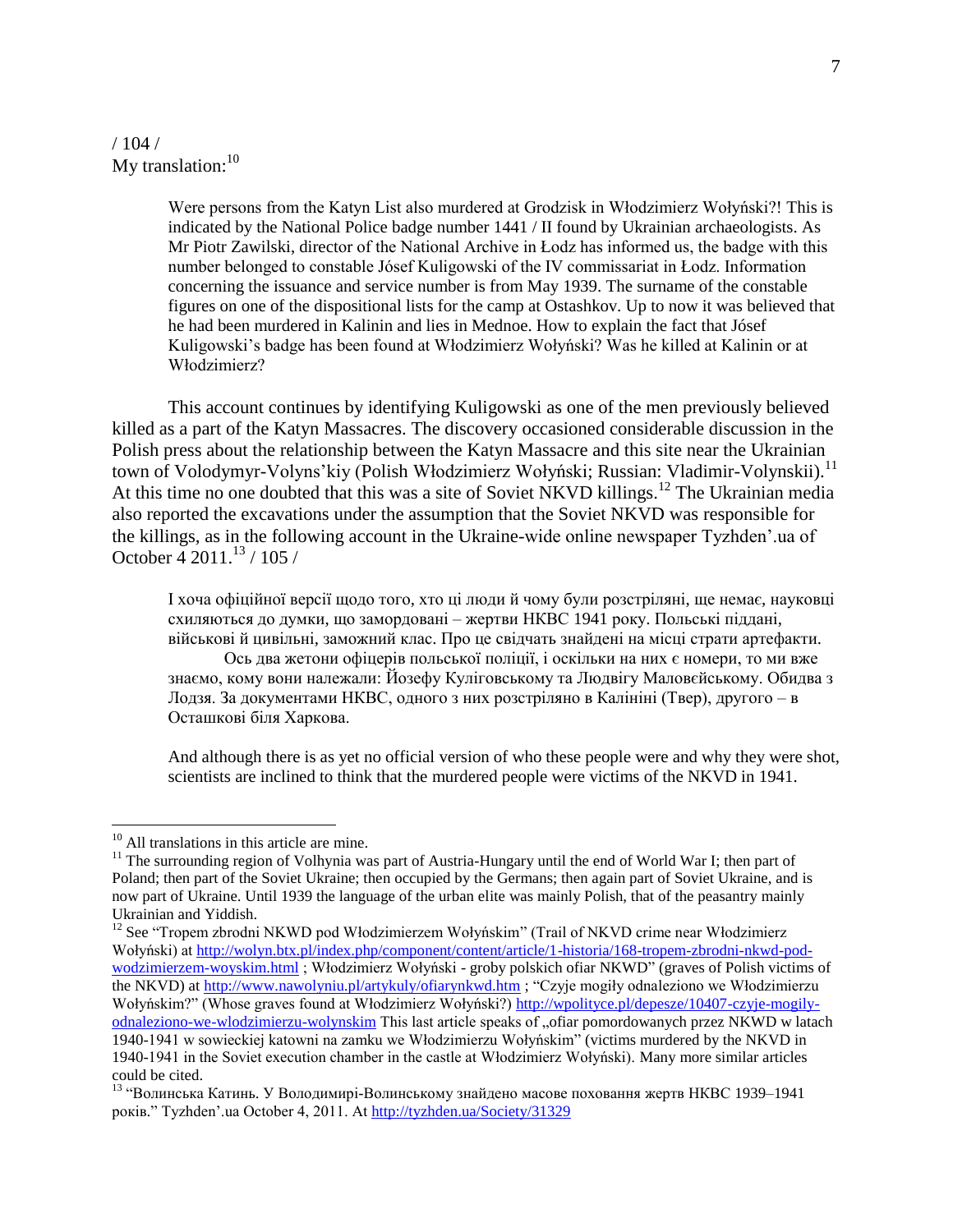Polish citizens, military and civilians, the wealthy class. This is what the artifacts found at the execution site suggest.

Here are two badges of officers of the Polish police, and since there are numbers on them we already know to whom they belonged: to Josef Kuligovs'kiy and Liudvig Maloveis'kiy. Both were from Lodz. According to NKVD documents one of them was shot at Kalinin (Tver'), the other at Ostashkov near Kharkiv.

The official being interviewed, Oleksei Zlatohorskyy, director of the government enterprise ―Volhynian antiquities,‖ goes on to theorize that the Soviets shot all these people, whole families included, when they could not evacuate them in time as the German armies advanced in 1941. He said that many of the artifacts found in the pit are Polish:

Більшість речей мають чітке польське або інше західноєвропейське ідентифікування: фотографія маршала Едварда Ридз-Смігли, жіночі гребінці, пляшечка з-під ліків із написом «Warszawa» на денці, консервна бляшанка з польським текстом, флакон від парфумів, срібні виделки, ложки… А ще відзначаємо дуже якісну стоматологію, яку могли собі дозволити тільки багаті люди. Гадаю, що то була еліта польської держави».

Most of the objects have purely Polish or other Western European identifying marks: a photograph of Marshall Edvard Rydz-Smigly, women's combs, a medicine bottle with the inscription "Warszawa" on the bottom, a tin can with a Polish inscription, a perfume bottle, silver forks and spoons … And we note very expensive dental work, that only a few rich people could afford. I think this was the elite of the Polish state.

The Tyzhden.ua story quotes Andrzhei (Jędrzej) Kola, professor of archaeology at Nicolai Copernicus University in Torun (Poland). He expresses uncertainty as to who the killers were.

Для мене тут більше питань, ніж відповідей. Хто вбивці? Якщо це зробили гітлерівці, то чому так невпорядковано? Чому все це видається хаотичним, недбалим? Чому воно не збігається з культурою смерті, яку сповідували / 106 / німці? Чому не було знято золоті коронки й мости, не відібрані коштовності? По-німецьки це мало б зовсім інший вигляд: Ordnung, порядок. Розстрільний взвод, розстріл обличчя в обличчя… Тож усе свідчить про те, що вбивства чинили, найімовірніше, співробітники НКВС. Але остаточну крапку поставимо тільки тоді, коли буде досліджено весь периметр городища.

For me there are more questions here than answers. Who were the killers? If the Hitlerites did this, then why is the site so disorderly? Why does all this look chaotic, careless? Why does it not conform to the culture of death that the Germans professed? Why were the gold crowns and bridges not extracted, the valuables not taken? According to the German manner this would have a completely different appearance: Ordnung, order. A firing squad, shooting face to face… So everything suggests that the murders were most likely done by NKVD officials. But we will be able to draw a final conclusion only when the whole perimeter of the settlement has been investigated. $14$ 

 $14$  In reality there was plenty of "order" in the burials. We shall see below that both the Polish and Ukrainian reports attest to this fact. There is also a great deal of evidence, including photographs, that German troops executed people from behind rather than in "firing-squad" formation.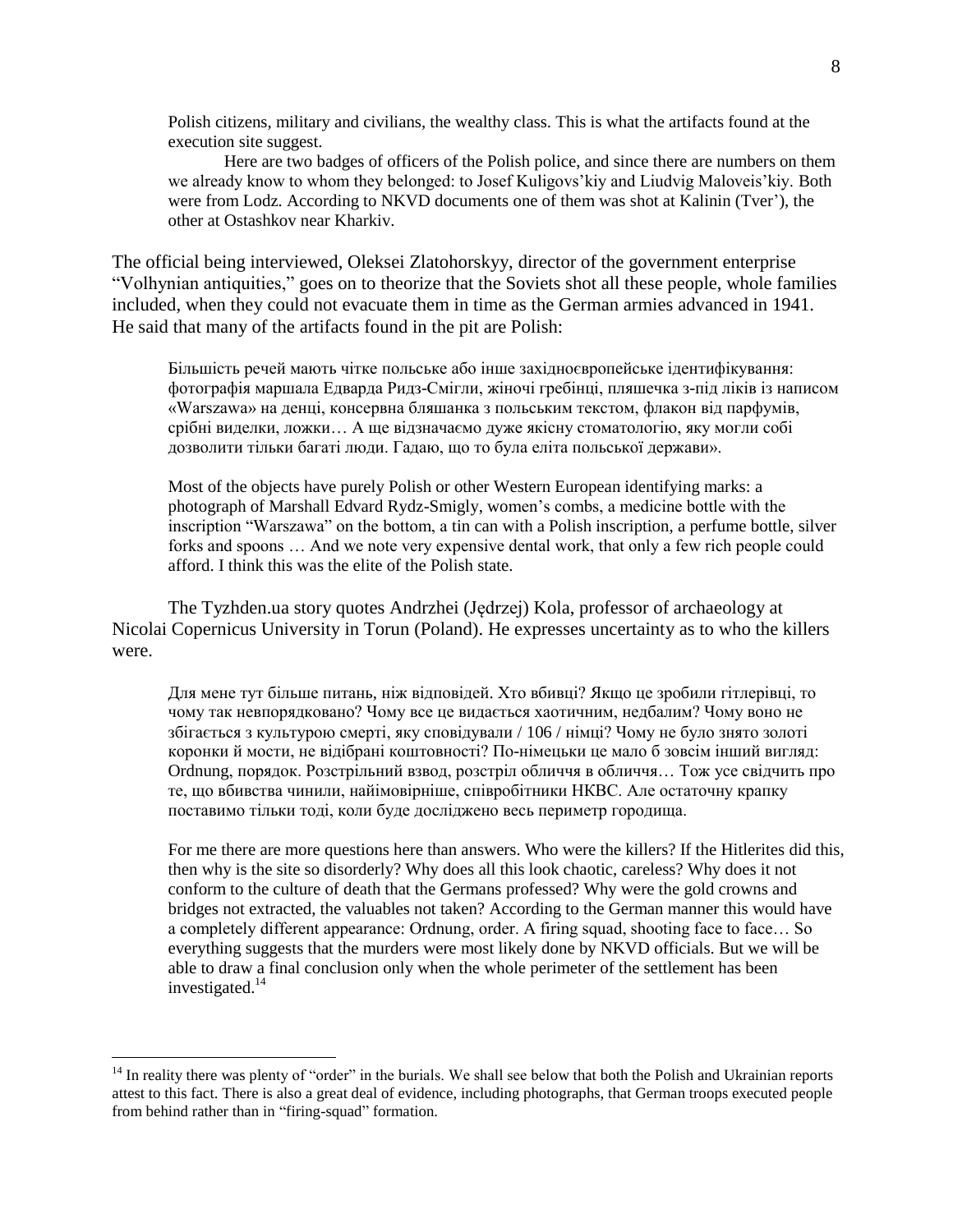In November 2012 the Polish members of a joint Polish-Ukrainian archaeological group issued a written report on the excavation of this mass murder site. In mass grave No. 1, 367 sets of human remains were exhumed and examined during 2011, and 232 bodies in 2012. The locations of many more mass graves were also determined. Concerning the finding of Kuligowski's badge this report reads as follows:

Była to odznaka Polskiej Policji Państwowej z numerem 1441, która należała do: Post. PP Józef KULIGOWSKI s. Szczepana i Józefy z Sadurskich, ur. 12 III l898 w m. Strych. WWP od 20 VI l919. 10 pap. Uczestnik wojny 1920, sczególnie odznaczył się w bitwie pod Mariampolem 24 V 1920. W policji od l921. Początkowo służbę pelnił w woj. tarnopolskim. Następnie od 1924 przez wiele lat w Łodzi – w 1939 w V Komis. W sierpniu 1939 zmobilizowany do l0 pal. Odzn. VM V kl. nr679.L. 026/l ( 15), 35[.]6.; za: red. Z. Gajowniczek, B. Gronek ,,Księga cmentarna Miednoje," t. l, Warszawa 2005, s. 465. Odznaka została przekazana do miejscowego muzeum.<sup>15</sup>

#### / 107 /

 $\overline{a}$ 

It was a Polish National Police badge number 1441, which belonged to: Constable of the National Police Jósef Kuligowski son of Stephen and of Josepha née Sadurska, b. 12 March l898 in the village of Strych. In the Polish army on 20 June l919. 10 pap. Participant in the 1920 war, particularly distinguished himself at the Battle of Mariampol 24 May 1920. In the police from l921. Initially served in the Tarnopol region. Then from 1924 for many years in Lodz – in 1939 in the V Komis. In August 1939 mobilized to l0 pal. as Nr679.L class V VM. [NKVD transfer list] 026 / 1 ([position]15), 35 [.] 6, according to: ed Z. Gajowniczek, B. Gronek,, "Mednoye Cemetery Book," Vol. 1, Warsaw 2005, p. 465. Badge has been transferred to the local museum.



**Badge of Police Constable Jósef Kuligowski unearthed at Volodymyr-Volynsky**

Here is the entry for Kuligowski from Volume One of the "Mednoe Cemetery Book":<sup>16</sup>

<sup>15</sup> Sprawozdanie z Nadzoru Nad Badaniami Archeologiczno-Ekshumacyjnymi na Terenie Rezerwatu Historyczno-Kulturowego Miasta Włodzimierza Wołyńskiego (Ukraina). Opracowanie zespołowe pod kierunkiem dr Dominiki Siemińskiej. Rada Ochrony Pamięci Walk i Męczeństwa. (Report of the Supervision on the Archaeological-Exhumation Investigation in the Area of the Reservation of the Historical-Cultural Town of Volodymyr-Volyns'kiy (Ukraine). A Team Description under the Direction of Dr. Dominika Siemińska. Council for the Commemoration of Struggle and Martzrdom). Toruń, 2012, Note, pp. 1-2. At

<http://www.kresykedzierzynkozle.home.pl/attachments/File/Rap.pdf>

<sup>&</sup>lt;sup>16</sup> Miednoje. Księga Cmentarna Polskiego Cmentarza Wojennego. Warsaw: Rada Ochrony Pamiêci Walk i Mêczeñstwa 2005. Tom 1, 465.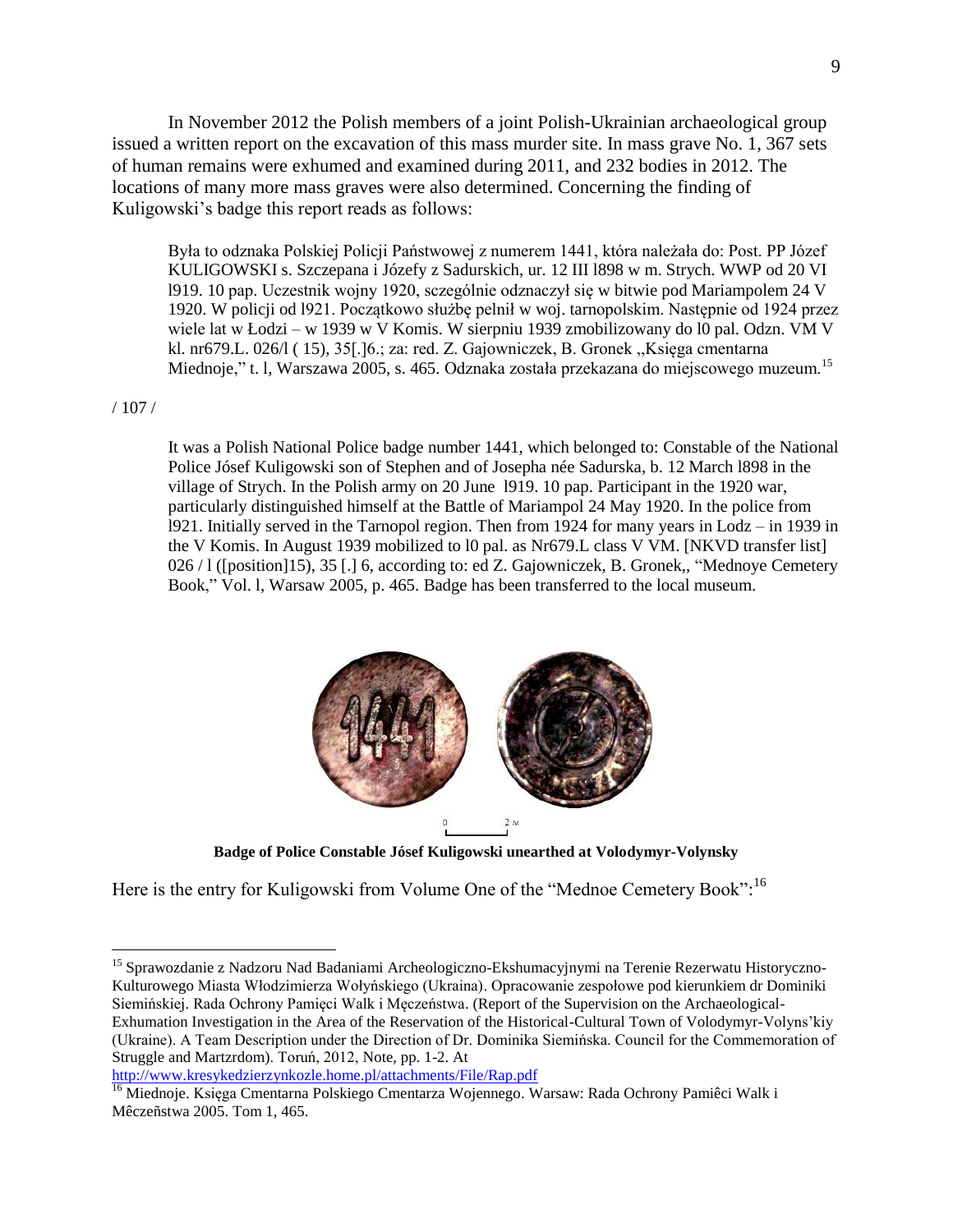Post, PP Józef KULIGOWSKI s. Szczepana i Józefy z Sadurskich, ur. 12 III 1898 wm. Strych. W WP od 20 VI 1919, 10 pap. Uczestnik wojny 1920, szczególnie odznaczył się w bitwie pod Mariampolem 24 V 1920. W policji od 1921. Początkowo służbę pełnił w woj. tarnopolskim. Następnie od 1924 przez wiele lat w Łodzi – w 1939 w V Komis. W sierpniu 1939 zmobilizowany do 10 pal. Odzn. VM V kl. nr 679.



L. 026/1 (15), 35[.]6.

 $\overline{a}$ 

Kuligowski was taken prisoner by the Red Army sometime after September 17, 1939, when Soviet troops entered Eastern Poland to prevent the German Army from establishing itself hundreds of miles further east at the USSR's pre-1939 border. He was held in the Ostashkov prisoner-of-war camp in Kalinin oblast' (province), now renamed Tver' oblast'. In April 1940 along with other prisoners he was transferred from Ostashkov to the town of Kalinin (now Tver'). After that there is no further information about him.

Kuligowski is counted as one of the victims of the "Katyn Massacre." What purports to be a record of his transfer, with the word "Mord" (Murder) added, is on one of the official Polish websites about Katyn.<sup>17</sup> / 108 /

|              |                   |   |                 |    |         |               |  | Nazwisko: <b>Kuligowski</b><br>Imie: Józef<br>Imie ojca: Szczepana |                                    |  |      |           |
|--------------|-------------------|---|-----------------|----|---------|---------------|--|--------------------------------------------------------------------|------------------------------------|--|------|-----------|
|              |                   |   |                 |    |         |               |  | Data urodzenia: 1898                                               |                                    |  |      |           |
| LP           | <b>Opis losów</b> |   | <b>Początek</b> |    |         | <b>Koniec</b> |  | <b>Kraj</b>                                                        | Woj/Oblast                         |  | Pow. | Miej.     |
|              |                   | r | m               | Ιd | r       | m d           |  |                                                                    |                                    |  |      |           |
| $\mathbf{I}$ | Mord              |   |                 |    | 1940 04 |               |  |                                                                    | Rosyjska FSRR Kalinińska (Twerska) |  |      | Twer      |
| 2            | Obóz              |   |                 |    | 1940 04 |               |  |                                                                    | Rosyjska FSRR Kalinińska (Twerska) |  |      | Ostaszków |
|              |                   |   |                 |    |         |               |  |                                                                    |                                    |  |      |           |
| LP           |                   |   |                 |    |         |               |  | opis źródła                                                        |                                    |  |      | sygnatura |

| $\mathbf{I}$ | opis źródła                                                                                                                        | sygnatura         |
|--------------|------------------------------------------------------------------------------------------------------------------------------------|-------------------|
| I.           | Ankiety personalne wypełniane przez samych represjonowanych bądź ich<br>rodziny, zbiory Ośrodka KARTA, sygnatura IR/numer ankiety. | $IR - /11707$     |
|              | Listy wywozowe NKWD (kwiecień-maj 1940) z Ostaszkowa, kopia w<br>zbiorach Ośrodka KARTA - strona, pozycja.                         | $OST/-148-152/15$ |

As stated in the Polish media account of May 25 2011, Kuligowski's name is on the transfer lists of Ostashkov prisoners reproduced in the official account by Jędrzej Tucholski published in 1991.<sup>18</sup> Kuligowski is also listed in other recent Polish lists of Katyn victims.<sup>19</sup> Naturally the

 $17 \text{ http://www.indeks.karta.org.pl/pl/szczegoly.jsp?id=11036 According to the Home Page, Indeks.$  $17 \text{ http://www.indeks.karta.org.pl/pl/szczegoly.jsp?id=11036 According to the Home Page, Indeks.$  $17 \text{ http://www.indeks.karta.org.pl/pl/szczegoly.jsp?id=11036 According to the Home Page, Indeks.$ 

Represjonowanych" [\(http://www.indeks.karta.org.pl/pl/index.html](http://www.indeks.karta.org.pl/pl/index.html)) this online record is a digital version of the contents of the official volume: Maria Skrzyńska-Pławińska, ed. *Rozstrzelani w Twerze : alfabetyczny spis*  jeńców polskich z Ostaszkowa rozstrzelanych w kwietniu-maju 1940 i pogrzebanych w Miednoje, według źródeł sowieckich i polskich. Warszawa: Ośrodek KARTA, 1997.

<sup>18</sup> Jędrzej Tucholski. *Mord w Katyniu: Kozielsk, Ostaszków, Starobielsk. Lista ofiar*. Warszawa: Instztut Wydawniczy Pax, 1991, p. 810. No. 15: NKVD list No. 026/1 of 13 April 1940, position 15. In spite of the presence of Kuligowski's name on this NKVD list, for some reason the alphabetical section of Tucholski (p. 314 col. 2) lists Kuligowski on its "victims list" (lista ofiar) as "probably Ostashkov" (Prawdop. Ostaszków).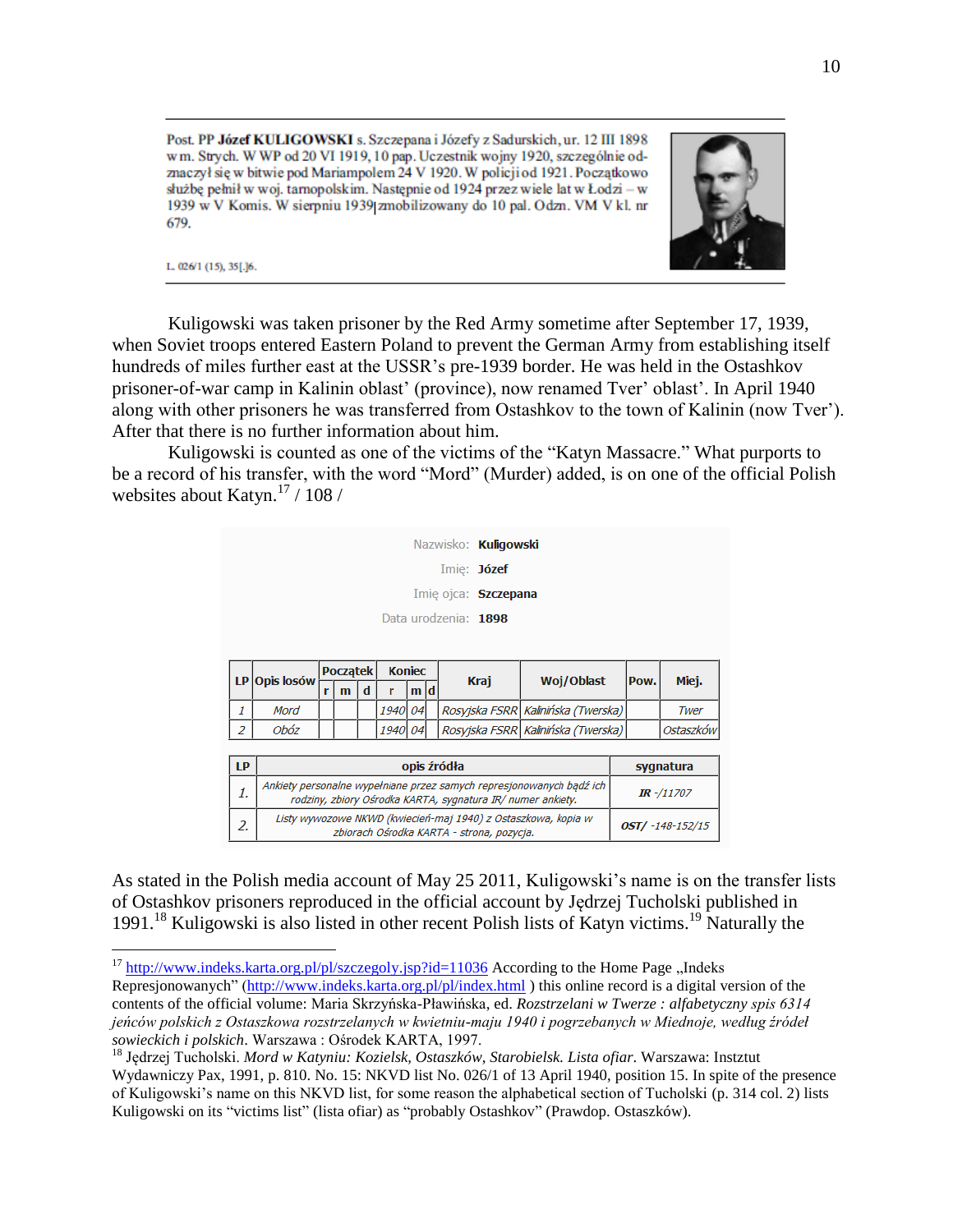original Russian record of prisoner transfer reprinted in Tucholski's *Mord w Katyniu* does not contain the word "Mord" (=murder).

The Polish archaeologist in charge of the excavations and author of the report, Dr. Dominika Siemińska, has determined that the victims buried in the mass grave in which this badge was found were killed no earlier than  $1941$ :<sup>20</sup>

Z pewnością stwierdzono, że zbrodnia została dokonana nie wcześniej niż w 1941 roku. (p. 4)

It can be confirmed with certainty that the crime did not take place earlier than 1941.

They were able to determine the time period by dating the shell casings found in the graves. All but a very few were of German manufacture. Almost all of them are datable to 1941. / 109 /

Some of the bodies were arranged in the "sardine-packing" (*Sardinenpackung*) formation<sup>21</sup> favored by Obergruppenführer<sup>22</sup> Friedrich Jeckeln, commander of one of the *Einsatzgruppen*, extermination teams whose task it was to carry out mass executions. A photograph of the bodies in grave no. 1 shows this arrangement of bodies.<sup>23</sup>





**Jeckeln during the war (L.); in Soviet captivity (R.) He was tried and executed for war crimes in Riga, Latvian SSR, in 1946.**

 $19$  See "INDEKS NAZWISK - Katyń - zamordowani przez NKWD w 1940 r."

<http://www.ornatowski.com/index/katyn.htm>

 $20$  See above, note 14.

 $\overline{a}$ 

<sup>21</sup> A description of this method of execution may be found on the English-language Wikipedia page on Jeckeln at [http://en.wikipedia.org/wiki/Friedrich\\_Jeckeln#World\\_War\\_II\\_mass\\_murderer](http://en.wikipedia.org/wiki/Friedrich_Jeckeln#World_War_II_mass_murderer)

<sup>23</sup> Photograph at<http://katyn.ru/images/news/2012-12-29-gruppa4.jpg>(as of May 6 2013). It is taken from page 8 of the Polish archeological report cited above.A description of this method of execution may be found on the EnglishlanguageWikipedia page on Jeckeln at

[http://en.wikipedia.org/wiki/Friedrich\\_Jeckeln#World\\_War\\_II\\_mass\\_murderer](http://en.wikipedia.org/wiki/Friedrich_Jeckeln#World_War_II_mass_murderer)

 $^{22}$  Equivalent to full or four-star General, the highest SS rank aside from that of Heinrich Himmler, whose rank was Reichsführer-SS.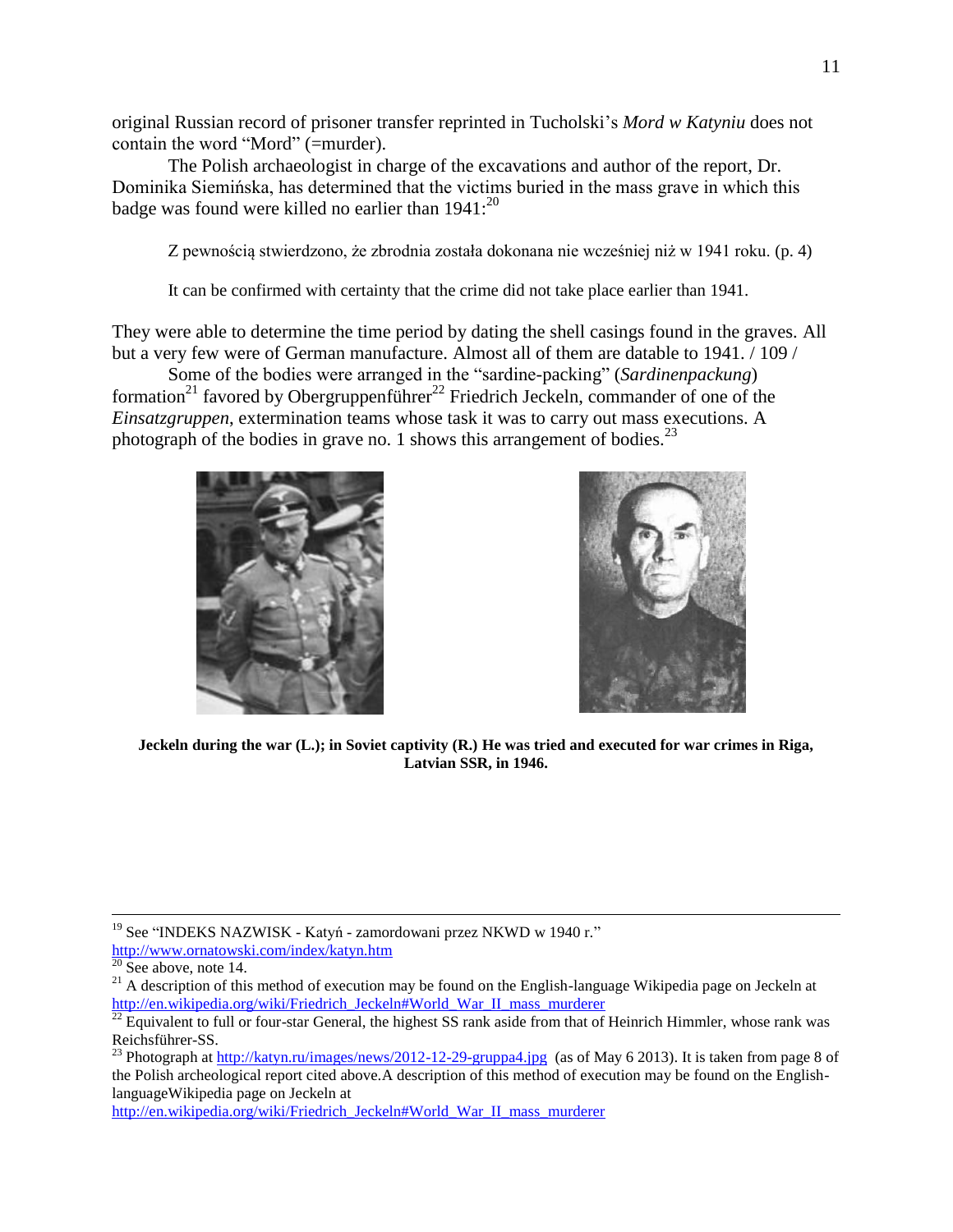

Włodzimierz Wołyński 2012. Szkielety w grobie nr 1, widoczne 4 kolejne grupy (fot. A. Kuczyński)

#### **The "sardine packing" formation – photo of Grave No. 1 at the Vladymyr-Volynsky excavation**

Also, a large percentage of the bodies in the mass graves are of children. The Soviets did not execute children. So the evidence is strong that this is a site of German, not Soviet, mass executions. This conclusion is confirmed by the recent research of other Ukrainian scholars concerning this very burial site. Relying on evidence from German war crimes trials, eyewitness testimony of Jewish survivors, and research by Polish historiansonthe large-scalemassacres ofPoles byUkrainianNationalists, Professor Ivan Katchanovski and Volodymyr Musychenko have established that the victims buried at this site were mainly Jews but also Poles and "Soviet" activists." Katchanovski concludes that Ukrainian authorities have tried to push the blame onto the Soviet NKVD in order to conceal the guilt of the Ukrainian Nationalist forceswho are celebrated as "heroes" in today's Ukraine, including in Volodymyr-Volyns' kiy itself. $^{24}$ 

However, regardless of which party is guilty of the mass executions, the fact remains that Kuligowski was indeed transported from Ostashkov POW camp to Kalinin in April 1940 but was not shot until 1941 at the earliest. And this means that the transportation lists, which are assumed to be lists of victims being shipped off to be shot, were not that at all. Kuligowski was transported in April 1940 by the Soviets not in order to be shot but for some other reason. He remained alive, probably to be captured and executed by the / 110 / Germans, most likely in the second half of 1941 but possibly somewhat later. Moreover, Volodymyr-Volyns'kiy is 800 miles from Kalinin (Tver').

<sup>&</sup>lt;sup>24</sup> Volodymyr Musychenko. "Ialatpcaojnj Hfrtcanj Bumj ]crf $\zeta$ ?" Slovo Pravdy (Volodymyr-Volyns'kiy) March 29, 2011. At [http://spr.net.ua/index.php?option=com\\_content&view=article&id=919:2011-09-29-07-41-](http://spr.net.ua/index.php?option=com_content&view=article&id=919:2011-09-29-07-41-57&catid=1:newsukraine)

[<sup>57&</sup>amp;catid=1:newsukraine](http://spr.net.ua/index.php?option=com_content&view=article&id=919:2011-09-29-07-41-57&catid=1:newsukraine) ; Ivan Katchanovski, "Katyn in Reverse in Ukraine: Nazi-led Massacres turned into Soviet Massacres.‖ OpEd News, December 13, 2012, at [http://www.opednews.com/articles/Katyn-in-Reverse-in-Ukrain](http://www.opednews.com/articles/Katyn-in-Reverse-in-Ukrain-by-Ivan-Katchanovski-121212-435.html)[by-Ivan-Katchanovski-121212-435.html](http://www.opednews.com/articles/Katyn-in-Reverse-in-Ukrain-by-Ivan-Katchanovski-121212-435.html) ; I. Katchanovski, "Suyasoa qpm{tjla qan'>t{ oa Cpmjo{ 7pep PUO(b) ta oaxjsts:ljw naspcjw cbjcstc," Ukraina Moderna No. 19 (April 30 2013). At <http://www.uamoderna.com/md/199>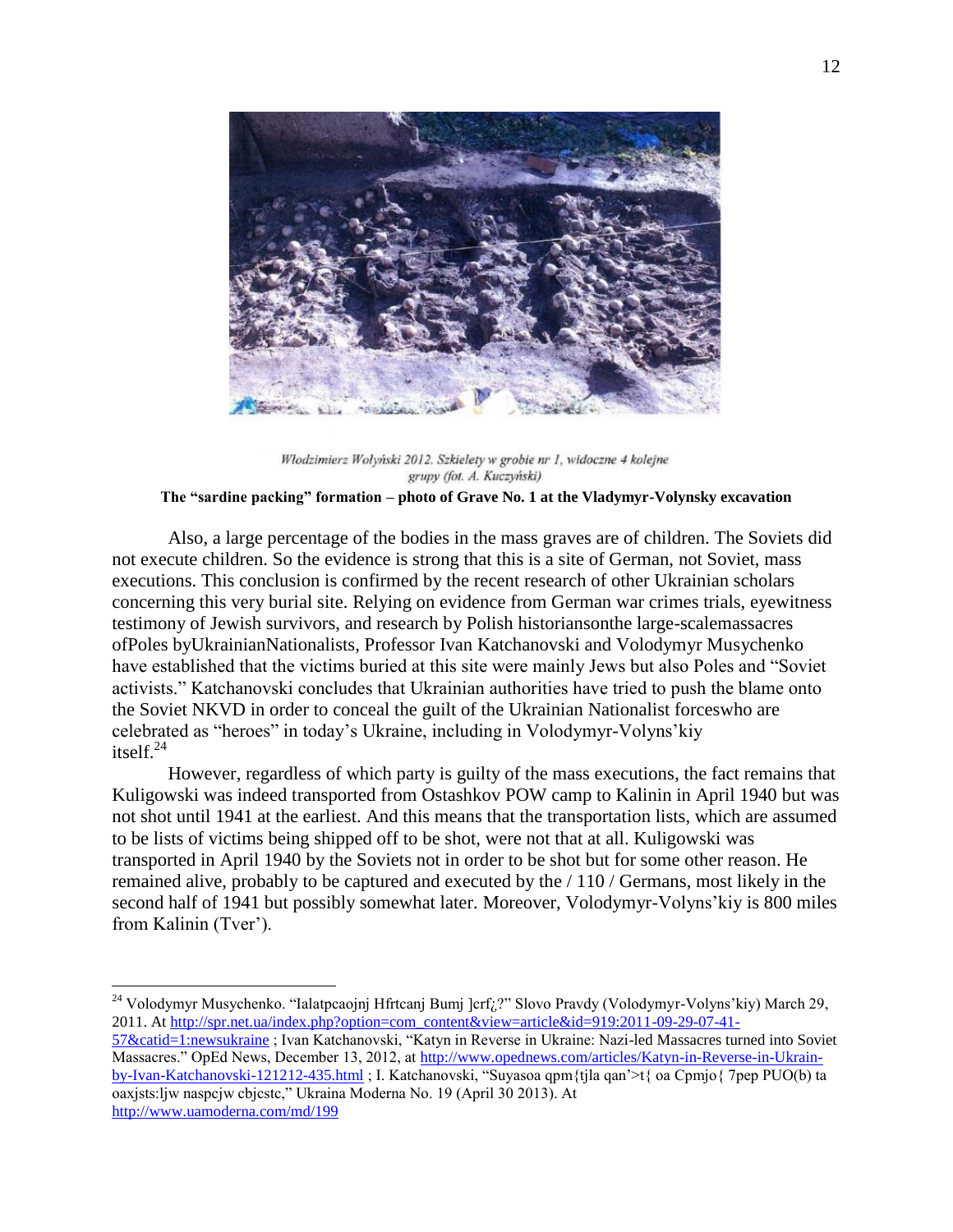This is the major deduction from this discovery that is relevant to our understanding of the Katyn Massacre case: *The fact that a Polish POW's name is on one of the Soviet transportation lists can no longer be assumed to be evidence that he was on his way to execution, and therefore that he was executed by the Soviets.*

### *Ludwik Małowiejski*

There is evidence that more Polish POWs are buried in these same mass graves, and therefore were executed at the same time, by the Germans in 1941 or 1942. The epaulette of a Polish policeman's uniform and Polish military buttons were found in grave No.  $2^{25}$ 

In September 2011 Polish media reported that police badge number 1099/II belonging to Senior Police Constable (s*tarszy posterunkowy*) Ludwik Małowiejski had been found in the Volodymyr-Volyns'kiy mass graves.<sup>26</sup> It had been assumed that, like Kuligowski, Małowiejski was a "Katyn Massacre" victim whose body was buried in a mass grave at Mednoe near Kalinin, where  $-$  it has been assumed  $-$  other "Katyn" victims shot by the NKVD in 1940 are buried. Małowiejski's name is also on the recent Polish lists of Katyn victims.<sup>27</sup> Like Kuligowski he is memorialized in the "Mednoe Cemetery Book" – in this case, Volume 2, page 541:

St. post. PP Ludwik MAŁOWIEJSKI s. Jakuba i Marianny z Jagiełłów, ur. 22 VIII 1890 w Żychlinie. Żołnierz I Korpusu Polskiego, plut. W policji od 1919. Od 14 I 1930 przeniesiony do Rez. Konnej m. Łodzi i tam nadal pełnił służbę we wrześniu 1939. Do Ostaszkowa przeniesiony ze szpitala w Szepietówce. Odzn. MN, MPzaW, MDzON.



L. 050/3 (76), 7783.

 $\overline{a}$ 

His transfer record with the word "Mord" (Murder) added, like Kuligowski's, is also on the same official Polish Katyn website:<sup>28</sup> / 111 /

<sup>27</sup> "INDEKS NAZWISK - Katyń - zamordowani przez NKWD w 1940 r." At <http://www.ornatowski.com/index/katyn.htm>

<sup>&</sup>lt;sup>25</sup> Photos available at [http://msuweb.montclair.edu/~furrg/research/polskie\\_guziki\\_pagon\\_VV2012.jpg](http://msuweb.montclair.edu/~furrg/research/polskie_guziki_pagon_VV2012.jpg) ,from the Polish archaeological report.

<sup>&</sup>lt;sup>26</sup> "Kolejny policjant z Listy Katyńskiej odnaleziony we Włodzimierzu Wołyńskim.." [Another policeman on the Katyn List is found in Volodymyr-Volynsky]. At [http://www.itvl.pl/news/kolejny-policjant-z-listy-katynskiej](http://www.itvl.pl/news/kolejny-policjant-z-listy-katynskiej-odnaleziony-we-wlodzimierzu-wolynskim)[odnaleziony-we-wlodzimierzu-wolynskim](http://www.itvl.pl/news/kolejny-policjant-z-listy-katynskiej-odnaleziony-we-wlodzimierzu-wolynskim)

<sup>&</sup>lt;sup>28</sup> The following text is ffrom  $\frac{http://www.indeks.karta.org.pl/pl/szczegoly.jsp?id=11445$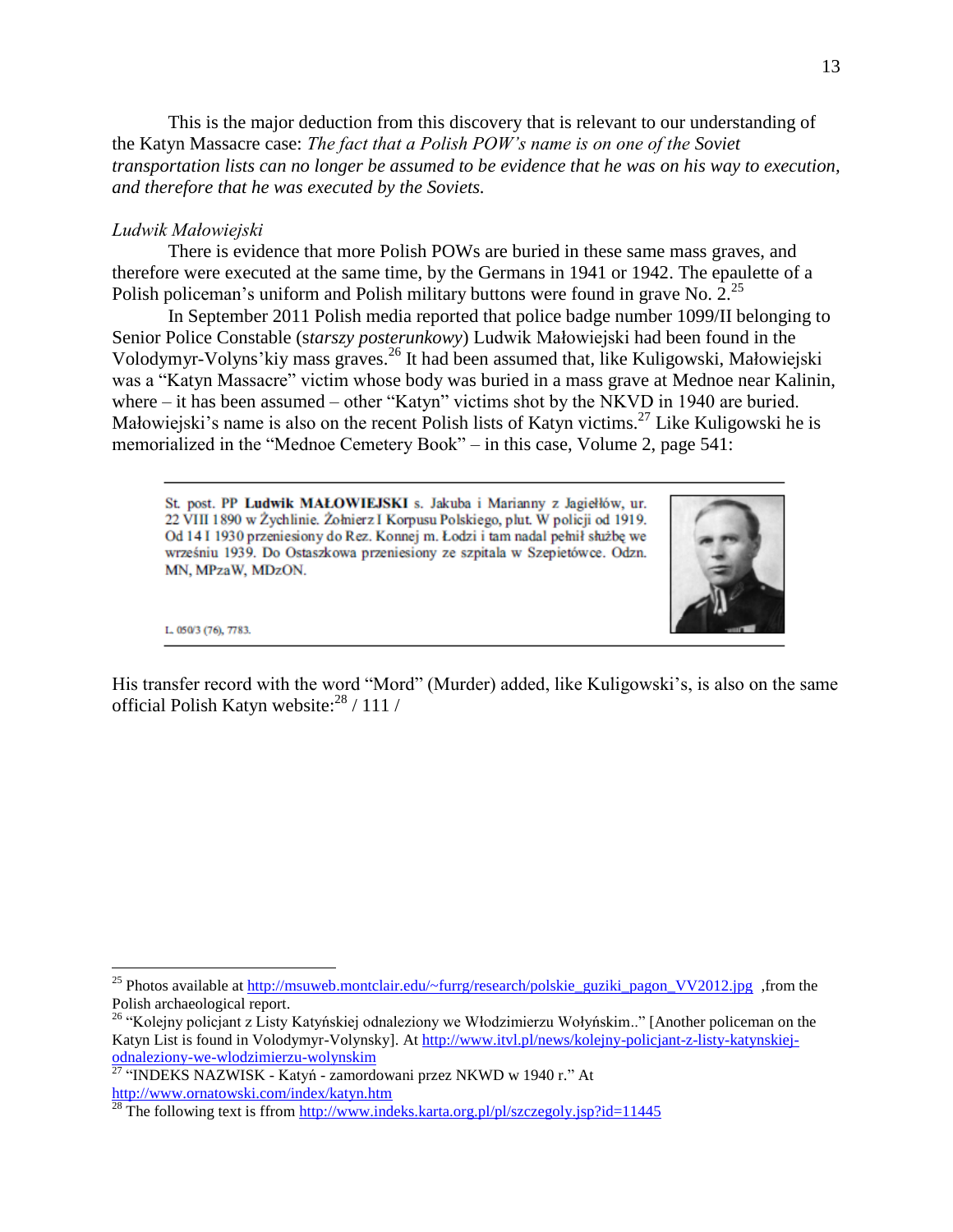|                 |               |   |               |   |         |      |  | Nazwisko: <b>Małowiejski</b>                               |                                                                      |      |                           |
|-----------------|---------------|---|---------------|---|---------|------|--|------------------------------------------------------------|----------------------------------------------------------------------|------|---------------------------|
|                 |               |   |               |   |         |      |  | Imie: Ludwik                                               |                                                                      |      |                           |
|                 |               |   |               |   |         |      |  | Imie ojca: Jakuba                                          |                                                                      |      |                           |
|                 |               |   |               |   |         |      |  | Data urodzenia: 1890                                       |                                                                      |      |                           |
|                 |               |   |               |   |         |      |  |                                                            |                                                                      |      |                           |
| <b>Początek</b> |               |   | <b>Koniec</b> |   |         |      |  |                                                            |                                                                      |      |                           |
|                 | LP Opis losów | г | m             | d | r       | m Id |  | <b>Kraj</b>                                                | Woj/Oblast                                                           | Pow. | Miej.                     |
| 1               | Obóz          |   |               |   | 1940    | 04   |  |                                                            | Rosyjska FSRR Kalinińska (Twerska)                                   |      | Ostaszków                 |
| 2               | Mord          |   |               |   | 1940 04 |      |  |                                                            | Rosyjska FSRR Kalinińska (Twerska)                                   |      | Twer                      |
|                 |               |   |               |   |         |      |  |                                                            |                                                                      |      |                           |
| <b>LP</b>       |               |   |               |   |         |      |  | opis źródła                                                |                                                                      |      | sygnatura                 |
| 1.              |               |   |               |   |         |      |  | rodziny, zbiory Ośrodka KARTA, sygnatura IR/numer ankiety. | Ankiety personalne wypełniane przez samych represjonowanych bądź ich |      | $IR - /11591$             |
| 2.              |               |   |               |   |         |      |  |                                                            |                                                                      |      | <b>*OSTA</b> -/290-297/76 |

Like Kuligowski's, Małowiejski's name is also on the Russian lists of prisoners shipped out of the Ostashkov camp.<sup>29</sup>

In 2011 it was still assumed that the mass graves at Volodymyr-Volyns'kiy were those of victims of the Soviet NKVD. Therefore this apparent discrepancy about the place of burial of one victim received little attention. Since then the Polish archaeological team has definitively dated the site as 1941 at the earliest and argues that it is an SS Einsatzgruppe mass murder site, meaning late 1941 or 1942. This in turn means that Kuligowski, Małowiejski, and perhaps others – perhaps many others – were killed by the Germans in 1941, not by the Soviets in 1940.

The article by Sergei Strygin cited in note 1 above contains photographs of the memorial tablets of both Kuligowski and Małowiejski at the special memorial cemetery at Mednoe. These, and the thousands of other memorial tablets at this site, reflect the assumption that the "transit" lists" were really "execution lists" – an assumption that the discovery at Volodymyr-Volyns' kiy proves to be false. It is clear today that neither man's body is buried at Mednoe. The question now is: Are any of the Polish POWs whose memorial tablets are there alongside those of Kuligowski and Małowiejski really buried there? At present there is no reason to think so. / 112 /



 $\overline{a}$ 



# **Kuligowski's and Małowiejski's memorial plaques at Mednoe Cemetery. They are not buried there (from Strygin article cited in note 1)**

 $^{29}$  Tucholski p. 887 No. 76. Małowiejski was in a transport of 100 Polish prisoners sent to the Kalinin NKVD on April 27, 1940. Of course his name is also on Tucholski's alphabetical list (p. 322, col. 2) as is Kuligowski's, and on other official lists of Katyn victims.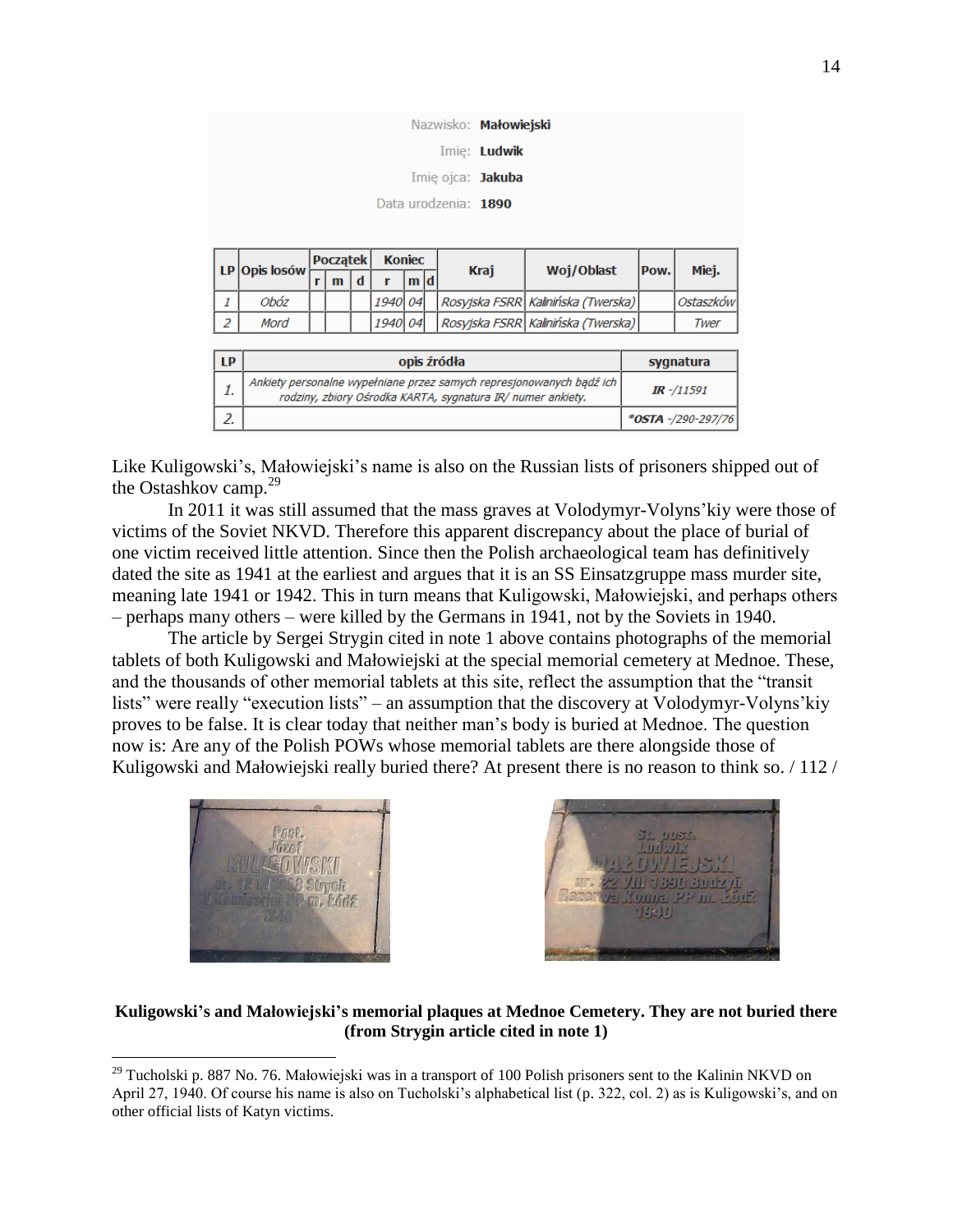# **Where Does This Leave Us?**

So where does this leave us? By "us" I mean those researchers who are fascinated by the uncertainty and the political contentiousness, the challenge of all the contradictory evidence and the mysteriousness, of what I have come to call "the Katyn Forest Whodunnit." What does this mean for people who want to know the truth no matter what it may be, "no matter whose ox is gored"?

Briefly, here's the status of this question at present, as I understand it:

\* There is no evidence that the 14,000+ Polish POWs who were transferred out of Soviet POW camps in April and May 1940 were in reality being sent to be shot. This assumption has been one of the main supports of the "official" version of the Katyn Massacre. It must now be rejected. Since Kuligowski and Małowiejski were on those transportation lists and survived to be killed in 1941 by the Nazis, then others could have as well. There is no basis to think that only a few of the Polish prisoners were *not* shot by the Soviets in April-May 1940 and that, just by chance, two of this group have been identified. Rather it is likely that most of the Polish POWs were not killed by the Soviets but remained in Soviet captivity to be captured and shot by the Nazis sometime after the middle of 1941.

\* The "smoking gun" documents from "Closed Packet No. 1" are linked to the assumption that all the POWs shipped out of the camps were being shipped to execution. The fact that they were not shipped to execution in April-May 1940 is an additional reason to suspect that these documents may indeed be forgeries, as some have long argued.

\* The confession-interviews of the three NKVD witnesses, Soprunenko, Tokarev, and Syromiatnikov, strongly suggest that the NKVD did execute some Poles. Their testimony is inconsistent – as is to be expected from 50 year-old remembrances of men in their 80s. What's more, they testified under threat of criminal prosecution and so may have elaborated their confessions in order to please their interrogators. But even researchers who contend that the Germans shot the Poles whose bodies were disinterred by the Germans at Katyn in April-June 1943 do not claim that the Soviets shot no Poles at all.

\* In 2004 the Russian Prosecutor's office announced that it had closed the criminal investigation on the grounds that there was no evidence that a crime had been committed. This announcement is contained / 113 / in the following statement on the Prosecutor's web page dated April 7, 2011:

21 сентября 2004 г. уголовное дело по обвинению должностных лиц НКВД СССР в совершении преступления, предусмотренного п. «б» ст. 193-17 УК РСФСР (1926 г.), т.е. превышения власти, выразившегося в принятии незаконных решений о применении в отношении 14 542 польских граждан расстрела, прекращено на основании п. 4 ч. 1 ст. 24 УПК РФ – за отсутствием события преступления. - [http://genproc.gov.ru/ms/ms\\_news/news-71620](http://genproc.gov.ru/ms/ms_news/news-71620)

On September 21, 2004 the criminal case against officials of the NKVD in the commission of an offense under subsection "b" of Art. 193-17 of the Criminal Code of the RSFSR (1926), ie abuse of power, manifesting itself as the taking of an illegal decision on the application of shooting to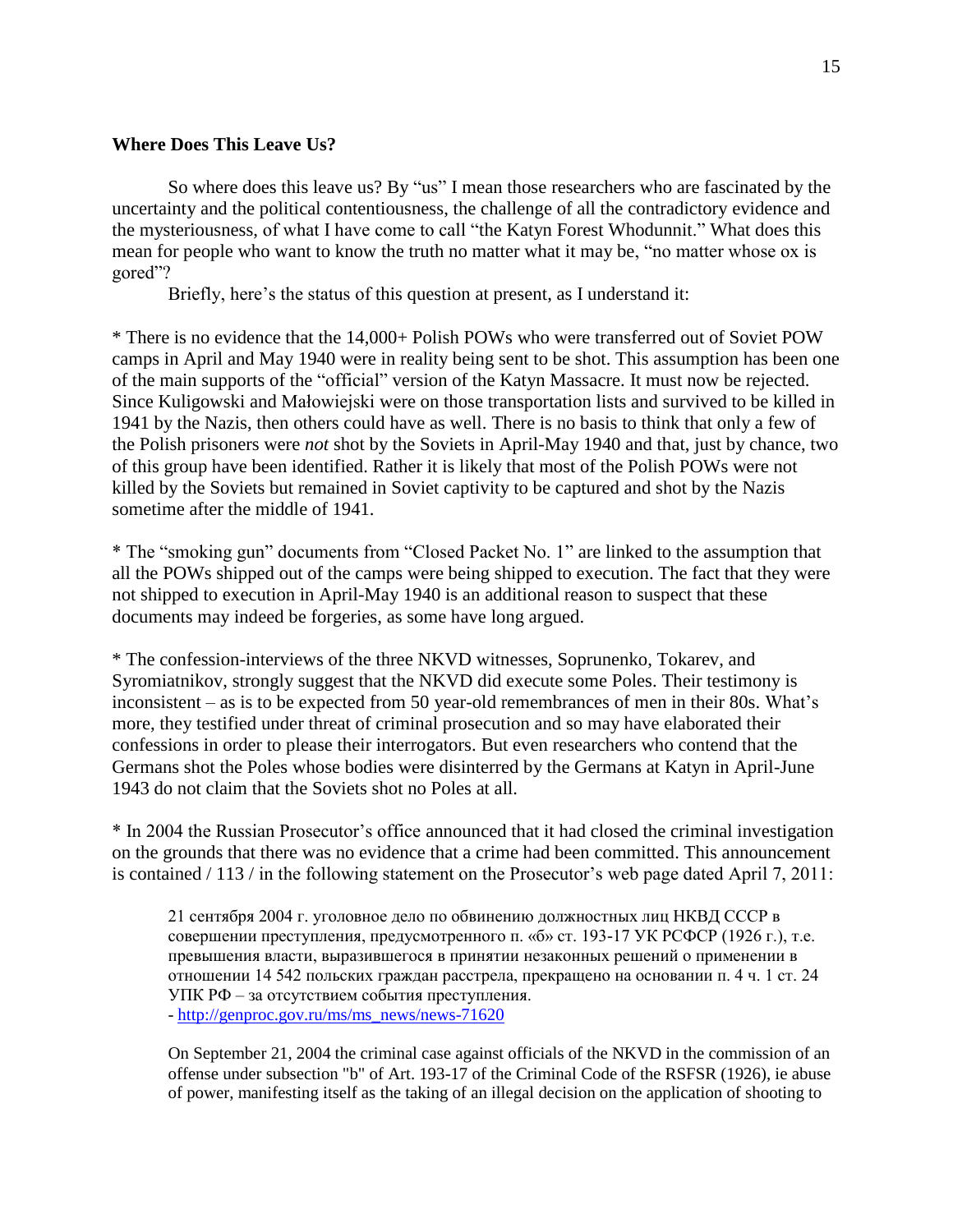14,542 Polish citizens, was closed on the basis of paragraph 1 of paragraph 4, part 1, Article 24 of the Code of Criminal Procedure of the Russian Federation -- for lack of a crime.

This appears to say that the investigation found that no crime had been committed. This is different from Cienciala's interpretation, which is "that no one would be charged with the crime." (259) The Prosecutor's text plainly states that there was no crime in the first place. Nevertheless Russian officials, including President Putin and Prime Minister Medvedev, have continued to state that the Soviets are guilty of killing all the Poles.

The Volodymyr-Volyns' kiy discovery proves that the "transit lists" are not "execution lists." Instead, they are merely what they seem to be -- lists of Polish POWs being transferred somewhere else for some purpose. Some of the Polish POWs transferred may have been tried and shot by the Soviets. But others such as Jósef Kuligowski and Ludwik Małowiejski were not transferred to execution. They were transferred for some other purpose – most likely to a correctional labor camp as stated in Document 53, p. 155 in Cienciala et al. (quoted above).

#### **The Burdenko Commission**

The fact is: A Polish POW's name on a "transit list" does not mean that he was executed by the Soviets in April-May 1940 or indeed at any time. This forces us to take a closer look at the Soviet Burdenko Commission Report of January 1944. The Burdenko Commission report contains the following information about materials it allegedly found on a body unearthed from grave No. 8 at Katyn:

4. На трупе № 46: Квитанция (№ неразборчив), выданная 16 дек. 1939 г. Старобельским лагерем о приеме от Арашкевича Владимира Рудольфо / 114 / вича золотых часов. На обороте квитанции имеется отметка от 25 марта 1941 г. о том, что часы проданы Ювелирторгу.

…

 $\overline{a}$ 

6. На трупе № 46: Квитанция от 6 апреля 1941 г., выданная лагерем № 1-ОН о приеме от Арашкевича денег в сумме 225 рублей.

7. На том же трупе № 46: Квитанция от 5 мая 1941 г., выданная лагерем № 1-ОН о приеме от Арашкевича денег в сумме 102 рубля.

4. On body No. 46: A receipt (number illegible) issued 16 Dec. 1939, by the Starobelsk camp testifying receipt of a gold watch from Vladimir Rudolfovich Araszkewicz. On the back of the receipt is a note dated 25 March 1941, stating that the watch was sold to the Jewelry trading trust. 6. On body No. 46: A receipt dated 6 April 1941, issued by camp No. 1-ON, showing receipt of 225 rubles from Araszkewicz.

7. On the same body. No. 46: A receipt dated 5 May 1941, issued by Camp No. l-ON, showing receipt of 102 rubles from Araszkewicz.<sup>30</sup>

<sup>30</sup> "Report of Special Commission for Ascertaining and Investigating the Circumstances of the Shooting of Polish Officer Prisoners by the German-Fascist Invaders in the Katyn Forest.‖ (Burdenko Report). In *The Katyn Forest Massacre. Hearings Before the Select Committee To Conduct an Investigation of the Facts, Evidence, and Circumstances of the Katyn Forest Massacre.* Eighty-Second Congress, Second Session. …Part 3 (Chicago). March 13 and 14, 1952. U.S. Government Printing Office, 1952

[\(http://msuweb.montclair.edu/~furrg/research/burdenko\\_comm.pdf\)](http://msuweb.montclair.edu/~furrg/research/burdenko_comm.pdf), p. 246.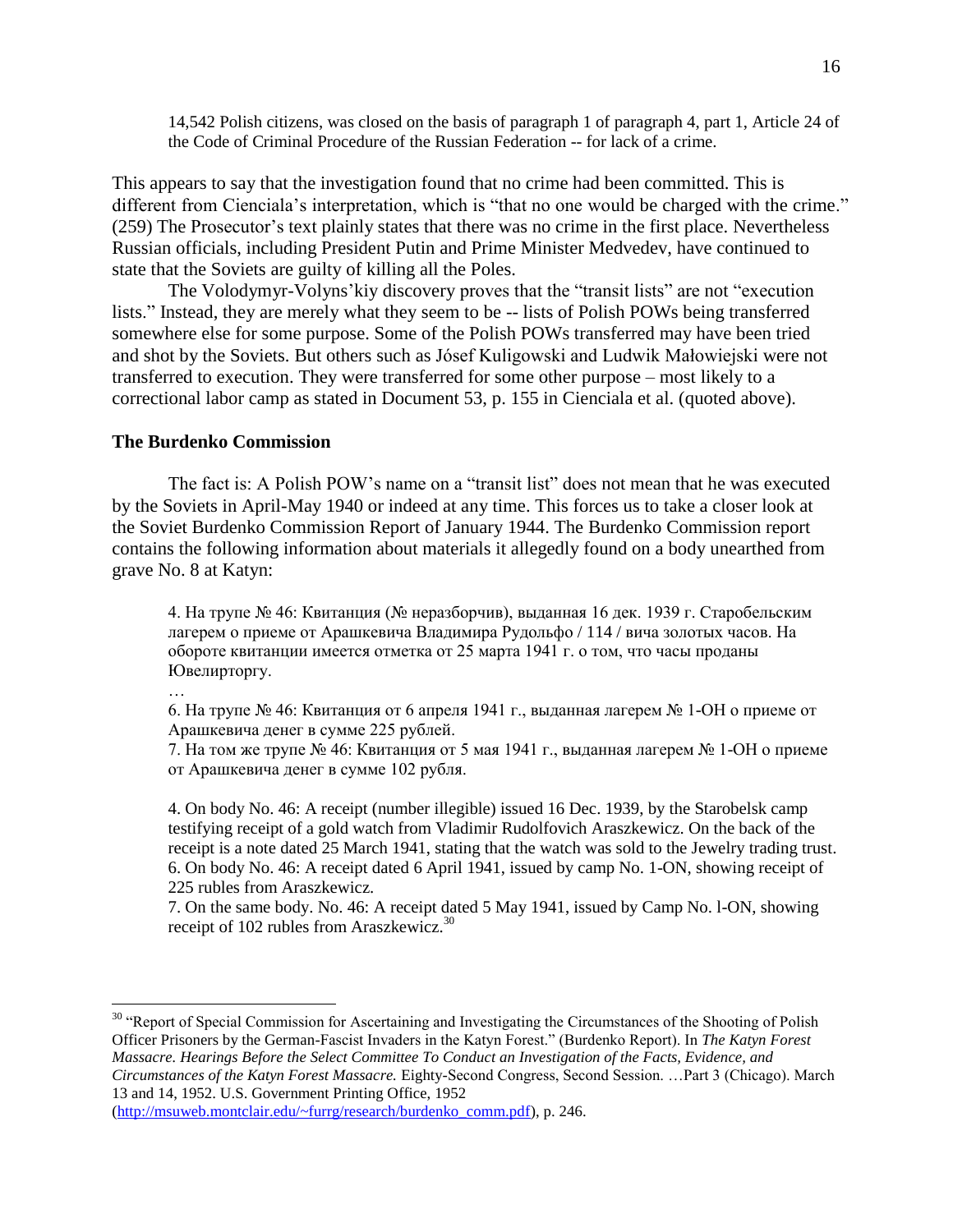Włodzimierz Araszkiewicz is on the Polish lists of victims of Katyn, and also on the earlier list of Adam Mosziński, *Lista Katyńska* (GRYF, London 1989).<sup>31</sup> His father's name, Rudolf, is on his transfer record: $32$ 

|     |               |   |                 |   |         |               |  | Nazwisko: <b>Araszkiewicz</b> |                                      |      |           |
|-----|---------------|---|-----------------|---|---------|---------------|--|-------------------------------|--------------------------------------|------|-----------|
|     |               |   |                 |   |         |               |  | Imie: Włodzimierz             |                                      |      |           |
|     |               |   |                 |   |         |               |  | Imie ojca: Rudolfa            |                                      |      |           |
|     |               |   |                 |   |         |               |  | Data urodzenia: 1896          |                                      |      |           |
|     |               |   |                 |   |         |               |  |                               |                                      |      |           |
|     |               |   |                 |   |         | <b>Koniec</b> |  |                               |                                      |      |           |
|     |               |   | <b>Początek</b> |   |         |               |  |                               |                                      |      |           |
|     | LP Opis losów | r | m               | d | r       | m/d           |  | <b>Kraj</b>                   | Woj/Oblast                           | Pow. | Miej.     |
| 1   | Mord          |   |                 |   | 1940 04 |               |  |                               | Rosyjska FSRR   Kalinińska (Twerska) |      | Twer      |
| 2   | <b>Obóz</b>   |   |                 |   | 1940 04 |               |  |                               | Rosyjska FSRR Kalinińska (Twerska)   |      | Ostaszków |
|     |               |   |                 |   |         |               |  |                               |                                      |      |           |
| LP. |               |   |                 |   |         |               |  | opis źródła                   |                                      |      | sygnatura |

As often with these Polish lists there are contradictions. Mosziński, *Lista Katyńska*, has Araszkiewicz in the Starobelsk camp, while the "Indeks"  $/ 115 /$  record (above) puts him at the Ostashkov camp, while Tucholski has him at both Kozel'sk and Ostashkov!<sup>33</sup> Here is Araszkiewicz's memorial from Volume 1 of the "Mednoe Cemetery Book," page 11:





L, 062/2 (7), 9/7097.

 $\overline{a}$ 

According to the Burdenko Commission report Camp No. 1-ON, origin of the receipt found on body No. 46 and bearing Araszkiewicz's name, was one of three labor camps named No. 1-ON, 2-ON, and 3-ON, where "ON" stands for "osobogo naznacheniia" (special purpose or assignment). These camps were near Smolensk. The "special purpose" was road construction.

The Special Commission established that, before the capture of Smolensk by the Germans, Polish war prisoners, officers and men, worked in the western district of the region, building and repairing roads. These war prisoners were quartered in three special camps named: Camp No. 1

<sup>&</sup>lt;sup>31</sup> "Część Pierwsza. Obóz w Kozielsku. Groby w Lesie Katyńskim," p. 3 (pages unnumbered).

 $32$  The following text is from <http://www.indeks.karta.org.pl/pl/szczegoly.jsp?id=8437>

 $33$  Araszkiewica at Kozel'sk: Tucholski p. 68 col. 2 (the alphabetical list). In the Russian-language "transit lists" that take up almost 400 pages of Tucholski's book, Araszkiewicz's transfer from Ostashkov to Kalinin is recorded on list No.062/2 of May 19, 1940, the last shipment of prisoners out of Ostashkov: p. 907, No. 7.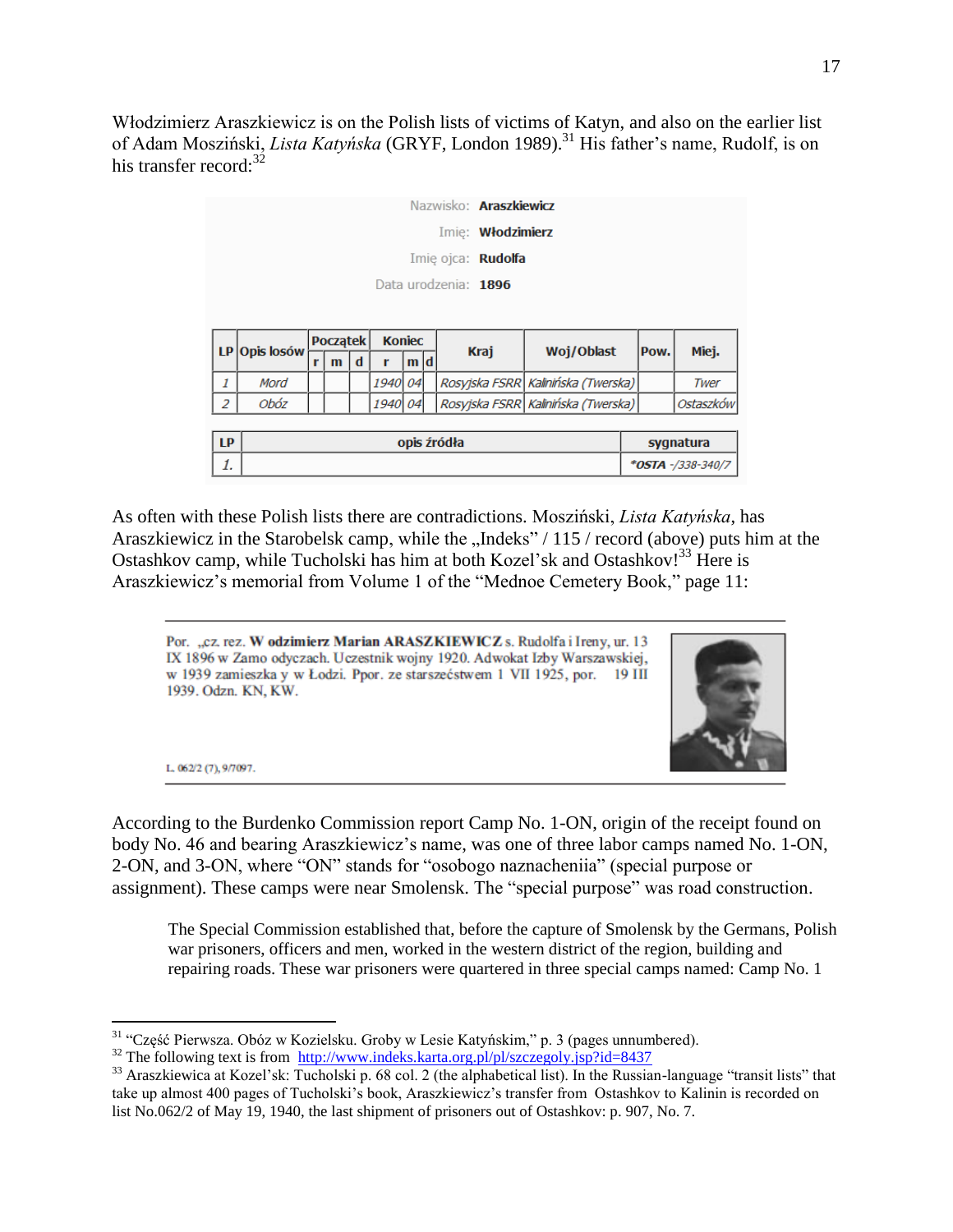O.N., Camp No. 2 O.N., and Camp No. 3 O.N. These camps were located 25 to 45 kilometers west of Smolensk.

The testimony of witnesses and documentary evidence establish that after the outbreak of hostilities, in view of the situation that arose, the camps could not be evacuated in time and all the Polish war prisoners, as well as some members of the guard and staffs of the camps, fell prisoner to the Germans. (Burdenko Comm. 229)

According to the "official" version this story must be false, part of a putative Soviet coverup. The Nazis had begun their Katyn propaganda campaign on April 15, 1943.<sup>34</sup> By January 1944 the Katyn issue had been public for nine months, plenty of time for the Soviets to manufacture a false version.

However, in their very first response of April 16, 1943 the Soviets had already claimed that Polish officers were involved in construction in the Smolensk area.

Немецко-фашистские сообщения по этому поводу не оставляют никакого сомнения в трагической судьбе бывших польских военнопленных, на / 116 / ходившихся в 1941 году в районах западнее Смоленска на строительных работах и попавших вместе со многими советскими людьми, жителями Смоленской области, в руки немецко-фашистских палачей летом 1941 года после отхода советских войск из района Смоленска.<sup>35</sup>

The German-fascist communiqué on this matter leaves no doubt about the tragic fate of the former Polish POWs who in 1941 were engaged in construction works in the area to the west of Smolensk and who, together with many Soviet citizens, residents of Smolensk oblast', fell into the hands of the German-fascist killers during the summer of 1941 after the withdrawal of Soviet forces from the Smolensk region.

This is essentially the same claim the Burdenko Commission made nine months later. But on April 16, 1943 no one knew exactly what the Germans would do or exactly what they would say. No one knew that Katyn would become a huge German propaganda campaign. The consistency between the Sovinformburo statement of April 16, 1943 and the Burdenko Commission report nine months later is therefore worthy of note, just as an inconsistency would have been. It might well be true.

The Burdenko Commission report also mentions finding similar documents on another body unearthed at Katyn: that of Edward Levandowski.

3. На трупе № 101: Квитанция № 10293 от 19 дек. — 1939 г., выданная Козельским лагерем о приеме от Левандовского Эдуарда Адамовича золотых часов. На обороте квитанции имеется запись от 14 марта 1941 г. о продаже этих часов Ювелирторгу.… 8. На трупе № 101: Квитанция от 18 мая 1941 г., выданная лагерем № 1-ОН о приеме от Левандовского Э. денег в сумме 175 рублей.

3. On body No. 101: A receipt No. 10293 dated 19 Dec. 1939, issued by the Kozelsk camp testifying receipt of a gold watch from Eduard Adamovich Lewandowski. On the back of the receipt is a note dated 14 March 1941, on the sale of this watch to the Jewelry trading trust.…

<sup>&</sup>lt;sup>34</sup> The *New York Times* published a very brief notice of the German claim on April 16, 1943; see "Nazis Accuse" Russians," p. 4.

<sup>&</sup>lt;sup>35</sup> "Совинформбюро. Гнусные измышления немецко-фашистских палачей" (Sovinformburo: Vile Fabrications of the German-Fascist Executioners), April 16, 1943. At<http://tinyurl.com/sovinformburo041643>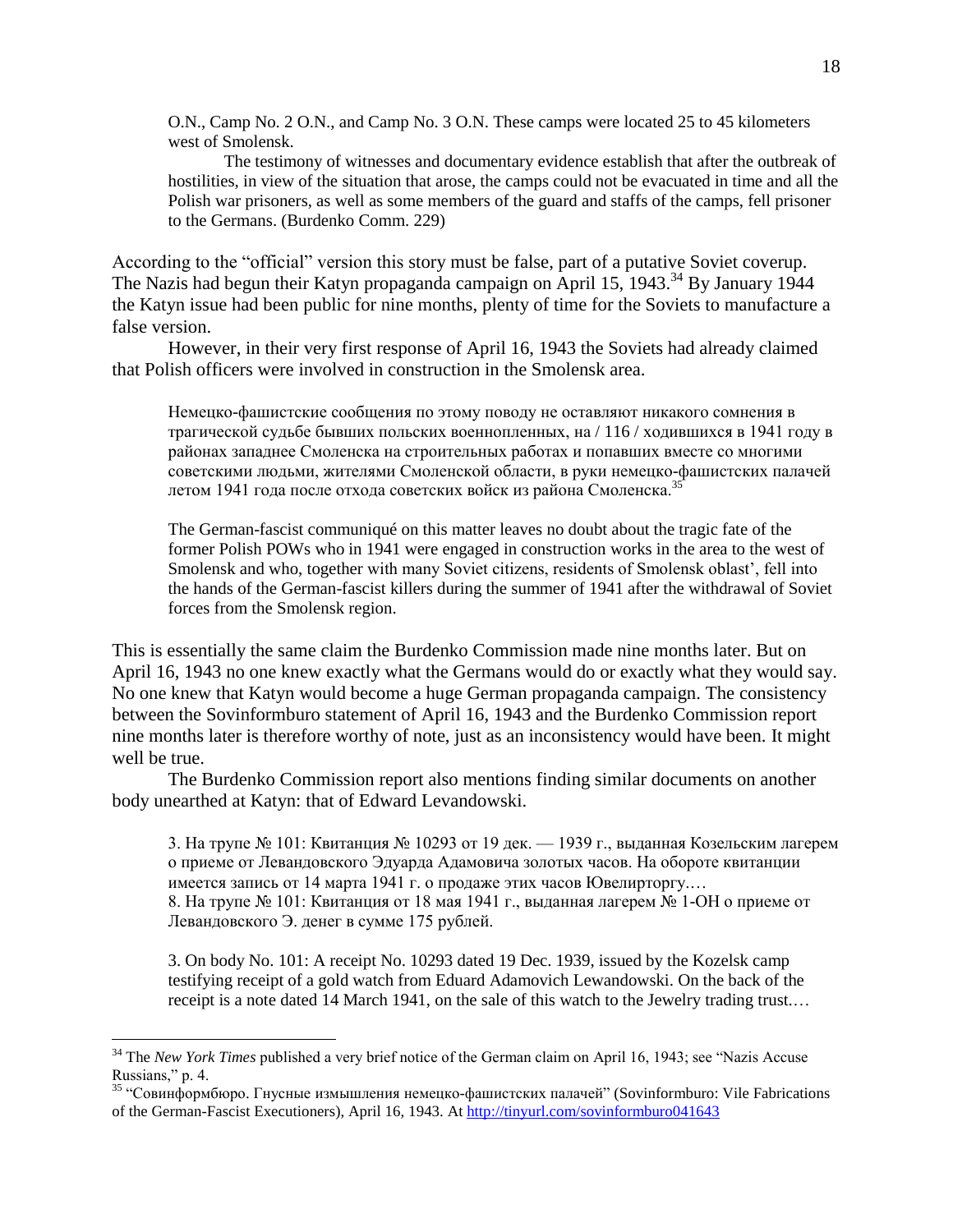8. On body No. 101: A receipt dated 18 May 1941, issued by Camp No. 1-ON, showing receipt of 175 rubles from Lewandowski.

Edward Lewandowski, son of Adam, is also on Mosziński, *Lista Katyńska* <sup>36</sup> and in Tucholski (p. 317 col. 2; p. 891 No. 35). This time there are no contradictions – all these sources have him at Ostashkov, nowhere near the Smolensk area and Katyn. He is also stated to have been "murdered" at Kalinin, the destination of most of the transports from Ostashkov. Here is his memorial in the "Mednoe Cemetery Book" Volume One, p. 498: / 117 /



Kpt. piech. Edward LEWANDOWSKI s. Adama i Walerii z Malinowskich. ur. 21 II 1893 w Warszawie, Ukończył 6 klas gimnazjum, Uczestnik strajku szkolnego 1905. Członek Drużyny Skautingowej im. Romualda Traugutta. W I wojnie w armii rosyjskiej. W 1917 członek Związku Wojskowych Polaków, zorganizował dwie polskie komp. W 3 Dywizji Strzelców Polskich - wstapił do I Korpusu Polskiego. Po jego demobilizacji od 7 XI 1918 w WP w sztabie Dywizji Litewsko-Białoruskiej. W marcu 1919 brał udział w obronie Lwowa, od czerwca tegoż roku w sztabie VI Armii. Walczył na frontach wołyńskim, podolskim i południowym. Po wojnie w sztabie 20, potem 18 DP. W l. 1928-1931 d-ca komp. baonu manewrowego i Dywizyjnego Kursu Podchorażych. Od 1933 pełnił służbę w KOP na stanowisku kier, ref. statystyki i studiów i tam nadal we wrześniu 1939. Odzn. VM V kl. nr 6823, KW, MN, MPzaW, MDzON.

L. 051/2 (35), 438.

Meanwhile the Burdenko Commission claimed to have found his body at Katyn, along with documents dated December 1939 from Kozel'sk and May 1941 from the same Camp 1-ON, near Smolensk, as Araszkiewicz's.<sup>37</sup>

<sup>37</sup> The following text is from

 $36$  "Część Druga. Obóz w Ostaszkowie," p. 13 (pages unnumbered).

h t t p :  $/$  w w w . i n d e k s . k a r t a . o r g . p  $1$  / p  $1$  / s z c z e g o  $1y$  . j s p ? i d = 1 1 1 9 [1](http://www.indeks.karta.org.pl/pl/szczegoly.jsp?id=11191)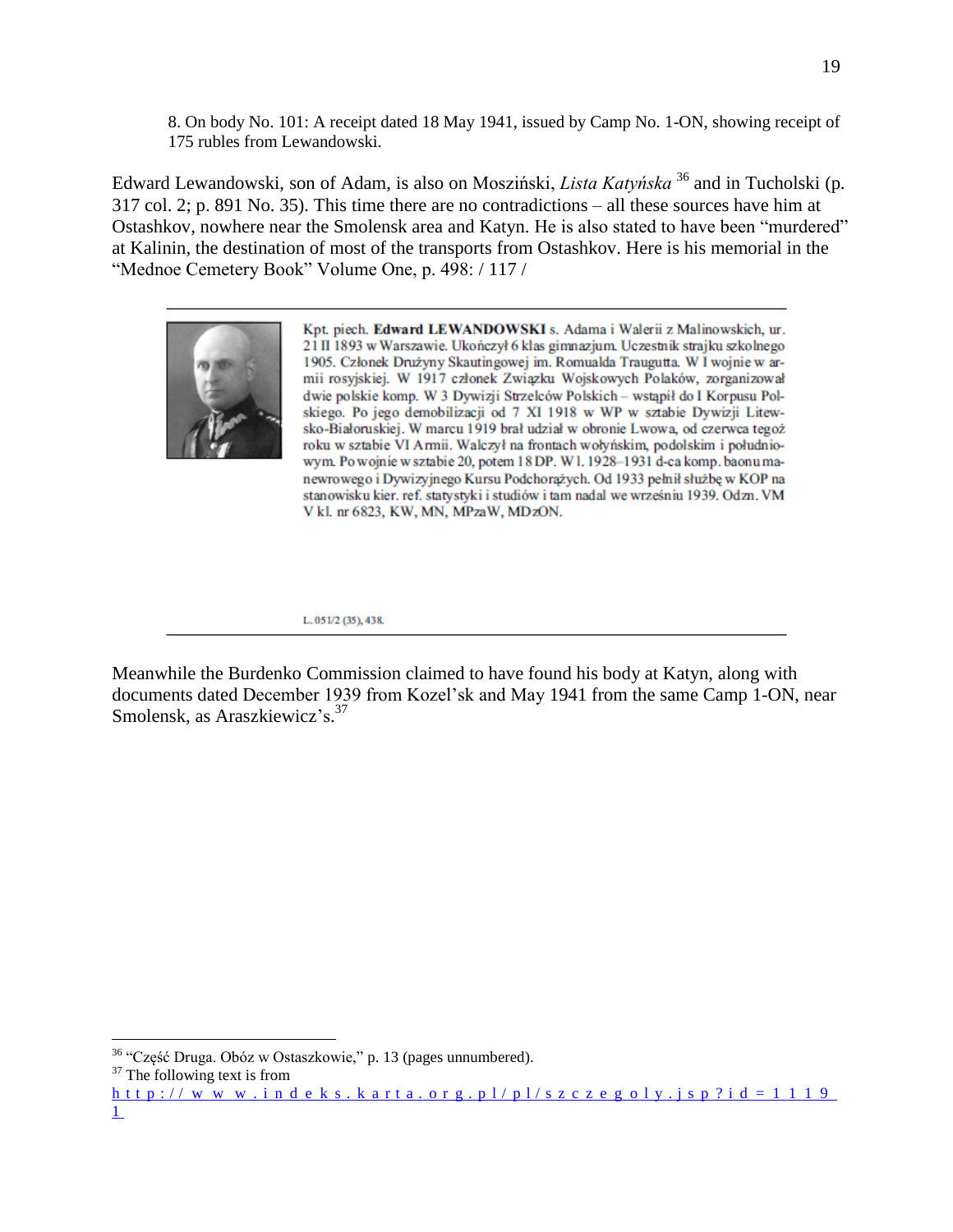|    |               |   |                      |                         |         |  |     | Nazwisko: Lewandowski<br>Imie: Edward<br>Imie ojca: Adama |                                    |      |                    |
|----|---------------|---|----------------------|-------------------------|---------|--|-----|-----------------------------------------------------------|------------------------------------|------|--------------------|
|    |               |   |                      |                         |         |  |     | Data urodzenia: 1893                                      |                                    |      |                    |
|    | LP Opis losów | r | <b>Początek</b><br>m | <b>Koniec</b><br>d<br>r |         |  | m/d | <b>Kraj</b>                                               | Woj/Oblast                         | Pow. | Miej.              |
| 1  | Obóz          |   |                      |                         | 1940 04 |  |     |                                                           | Rosyjska FSRR Kalinińska (Twerska) |      | Ostaszków          |
| 2  | Mord          |   |                      |                         | 1940 04 |  |     |                                                           | Rosyjska FSRR Kalinińska (Twerska) |      | Twer               |
|    |               |   |                      |                         |         |  |     |                                                           |                                    |      |                    |
| LP |               |   |                      |                         |         |  |     | opis źródła                                               |                                    |      | sygnatura          |
| 1. |               |   |                      |                         |         |  |     |                                                           |                                    |      | *OSTA -/304-308/35 |

The Burdenko Commission report also mentions the following find:

9. На трупе № 53: Неотправленная почтовая открытка на польском языке в адрес: Варшава, Багателя 15 кв. 47 Ирене Кучинской. Датирована 20 июня 1941 г. Отправитель Станислав Кучинский.

9. On body No. 53: An unmailed postcard in the Polish language addressed Warsaw, Bagatelia 15, apartment 47, to Irene Kuczinska, and dated 20 June 1941. The sender is Stanislaw Kuczinski. (Burdenko Comm. pp. 246-247).

A Stanisław Kucziński is named in the Katyn victims list. The name is a common one. The record below is that of the only person by that name who is said in those lists to have been killed in the Katyn Massacres: / 118 /

|                      |               |   |                 |   |               |     |  | Nazwisko: <b>Kuczyński</b>  |                                      |      |           |
|----------------------|---------------|---|-----------------|---|---------------|-----|--|-----------------------------|--------------------------------------|------|-----------|
|                      |               |   |                 |   |               |     |  | Imie: Stanisław             |                                      |      |           |
|                      |               |   |                 |   |               |     |  | Imie ojca: <b>Antoniego</b> |                                      |      |           |
| Data urodzenia: 1908 |               |   |                 |   |               |     |  |                             |                                      |      |           |
|                      |               |   |                 |   |               |     |  |                             |                                      |      |           |
|                      |               |   |                 |   |               |     |  |                             |                                      |      |           |
|                      |               |   | <b>Początek</b> |   | <b>Koniec</b> |     |  |                             |                                      |      |           |
|                      | LP Opis losów | r | m               | d | г             | m/d |  | <b>Kraj</b>                 | Woj/Oblast                           | Pow. | Miej.     |
| 1                    | Mord          |   |                 |   | 1940 04       |     |  |                             | Rosyjska FSRR   Kalinińska (Twerska) |      | Twer      |
| 2                    | Obóz          |   |                 |   | 1940 04       |     |  |                             | Rosyjska FSRR Kalinińska (Twerska)   |      | Ostaszków |
|                      |               |   |                 |   |               |     |  |                             |                                      |      |           |

 $1.$ \*OSTA -/221-225/87

This Stanisław Kucziński, son of Antoni, is also memorialized in the "Mednoe Cemetery Book" I, p.  $459:38$ 

 $38$  The following text is from<http://www.indeks.karta.org.pl/pl/szczegoly.jsp?id=11001>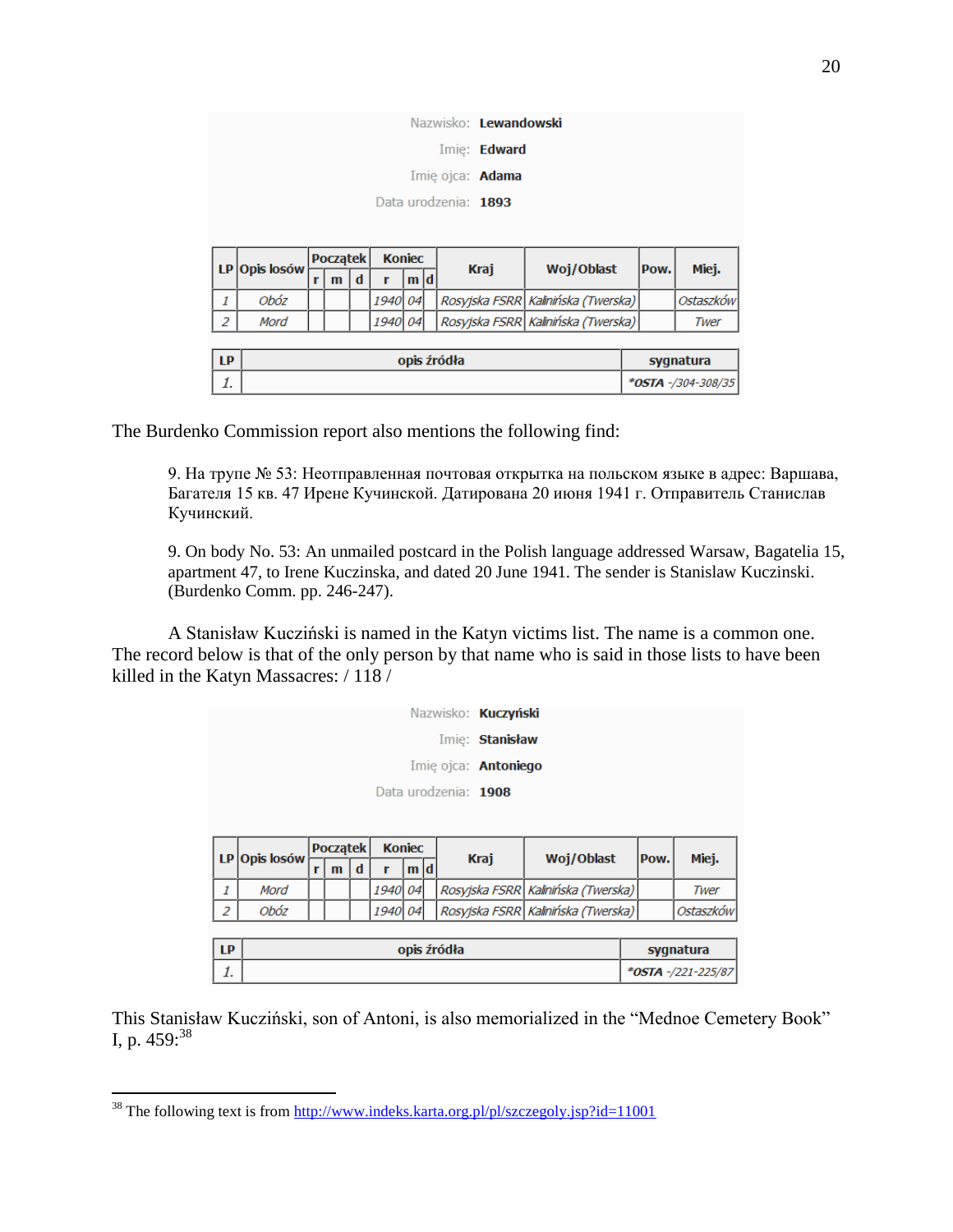Post. PP Stanisław KUCZYŃSKI s. Antoniego i Stanisławy z Kowalczyków, ur. 18 III 1908 w Żyrardowie. We wrześniu 1939 służbę pełnił na Post. w Pruszkowie pow. warszawski.



L. 037/3 (87), 4560.

 $\overline{a}$ 

Once again this victim is stated to have been transferred from the camp at Ostashkov to Kalinin and "murdered" there, though the Burdenko Commission stated that they found his body at Katyn.<sup>39</sup>

How can the Polish Katyn lists assert that Araszkiewicz, Lewandowski, and Kucziński were killed ("Mord") at Kalinin and buried nearby at Mednoe when their bodies were unearthed by the Burdenko Commission at Katyn? Only by assuming that the Burdenko Commission was lying when it claimed to have found these corpses at Katyn with papers from March, May, and June 1941 on them. But then the Soviets would have had to go to Kalinin, unearth these bodies and bring them to Katyn. Or they could have chosen the names of three victims they knew were buried at Kalinin and claim they had discovered their bodies at Katyn.

But why go to all that trouble when they could have just planted false documents on the bodies of persons they knew to have been / 119 / shot at Katyn? After all, if the Soviets had shot all these men they knew not only who was buried at Kalinin but also who was buried at Katyn. So why not use the bodies, or at least the identities, of three men who really were buried at Katyn? Why use the names of three men buried hundreds of miles away?

No objective historian would make such an assumption. One only has to assume that the Burdenko Commission was lying if one has already made the prior assumption that the transportation lists are really "death lists." That is, the second assumption entails the first: it is "an assumption based upon an assumption." If it were definitely the case that the "transfer lists" really were lists of Poles being shipped to execution, then we could confidently state that these assertions by the Burdenko Commission were fabrications – lies intended to blame on the Germans murders that the Soviets had in fact carried out. But the discoveries at Volodymyr-Volyn'skiy have proven that the "transfer lists" were *not* lists of persons being shipped to execution. Moreover, there is no evidence that the Soviets did any of this.

It is simpler to assume that the Burdenko Commission really did unearth the bodies of Araszkiewicz, Lewandowski, and Kucziński at Katyn. <sup>40</sup> That means that Araszkiewicz, Lewandowski, and Kucziński could have been shipped to a labor camp, a "camp of special purpose" as, according to the Burdenko Commission, they were called; captured by the Germans during the summer of 1941; shot either at the Katyn Forest site or, if shot at their camps – 25 to

<sup>&</sup>lt;sup>39</sup> Mosziński, *Lista Katyńska*, lists the only Stanisław Kucziński in the Katyn victims lists as at the Starobelsk camp; see "Część Trzecia. Obóz w Starobielsku," page 34 (unnumbered pages). Tucholski (p.314 col. 1; lists p. 851 No. 87) puts a Stanisław Kucziński at Ostashkov, thus agreeing with the "Indeks" list. The "Indeks" list and Tucholski agree that this Kucziński's father's name was Adam; Mosziński does not give any father's name. Mosziński's Stanisław Kucziński was a "rtm," a Rotmistrz, or Captain of Cavalry, while Tucholski's was a constable of police ("Funkcj. PP, posterunek Pruszków"). It appears that Mosziński and the other two sources are indicating different men.

<sup>&</sup>lt;sup>40</sup> The names of these three men are not on the list of 4143 bodies, some of them nameless, in the German report *Amtliches Material*.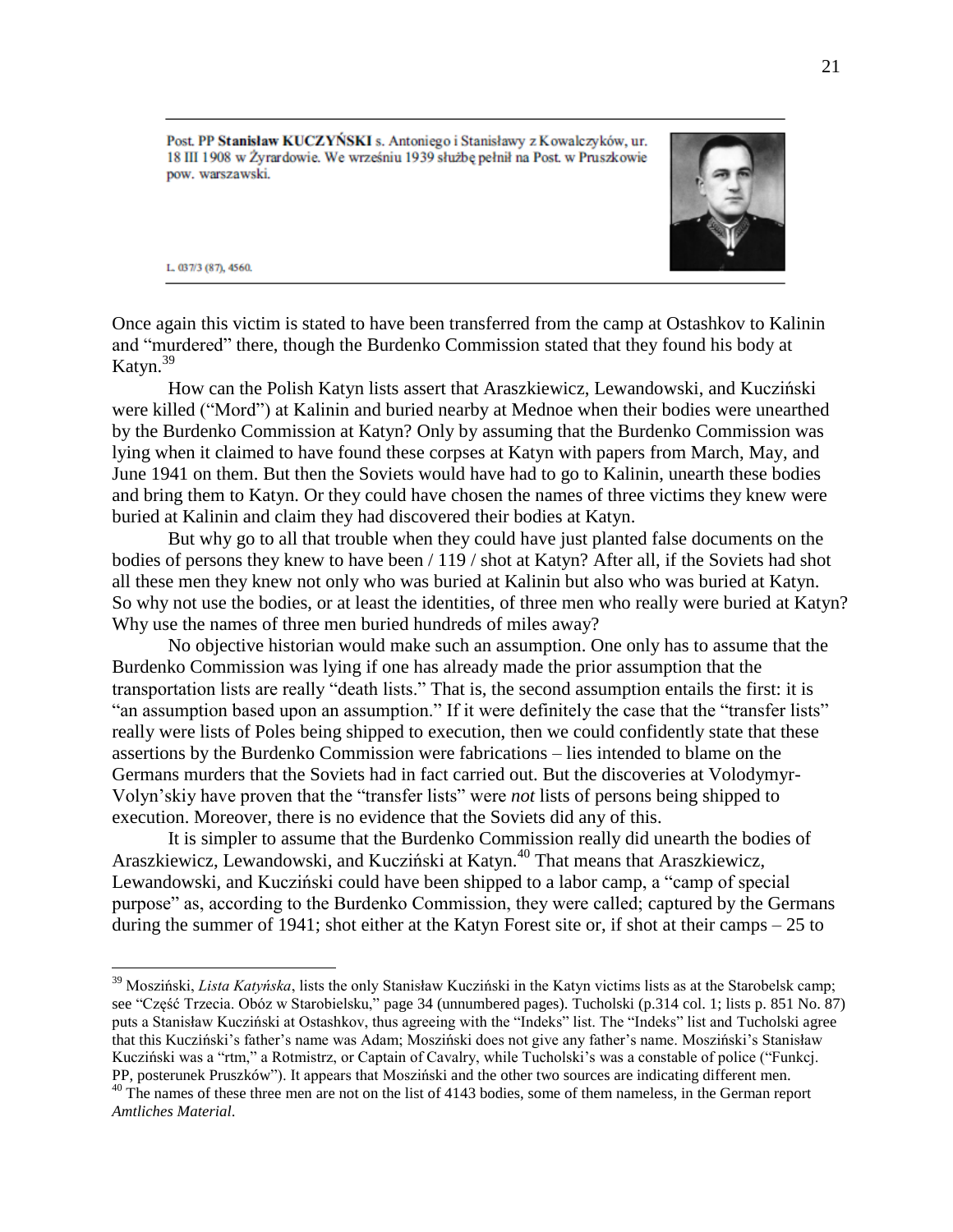45 Km from Smolensk – their corpses brought to Katyn as part of the Nazi propaganda campaign to split the Allies. A number of witnesses testified to the Burdenko Commission that they saw German trucks loaded with corpses being driven in the direction of Katyn.<sup>41</sup>

This is the only scenario that accounts for the facts as we now know them. Moreover, it is strengthened by a discovery the Germans themselves made. The 1943 German report on Katyn states that the following item was found in one of the mass graves:

eine ovale Blechmarke unter den Asservaten vor, die folgende Angaben enthält T. K. UNKWD K. O. / 120 / 9 4 2 4 Stadt Ostaschkow<sup>42</sup>

The text of the original badge would have been, in Russian, like this:

Т. К. УНКВД К. О. 9 4 2 4 г. Осташков

A probable English translation would be:

Prison Kitchen, NKVD Directorate, Kalinin Oblast' [prisoner, or cell, or badge number] 9 4 2 4 town of Ostashkov $43$ 

None of the "transport lists" from the camp at Ostashkov were for transport to Katyn or anywhere near Smolensk. All these lists state that the Polish prisoners were sent to Kalinin. Therefore the person buried at Katyn who had this badge in his possession had been shipped to Kalinin. But, obviously, he was not shot there. The badge was unearthed at Katyn. Therefore, the owner of this badge was also shot at Katyn, or nearby.

There seems to be just one way these men, and doubtless many more, could have ended up shot and buried at Katyn. They must have been transferred from Kalinin to a labor camp near Katyn, where the Germans captured and shot them. This hypothesis fits the scenario as outlined by the Sovinformburo statement of April 16, 1943, and by the Burdenko Commission. It also offers independent confirmation of the main conclusion of this article: that the prisoners transferred out of the POW camps in April-May 1940 were not being shipped to execution.

#### **What really did happen?**

 $\overline{a}$ 

The discoveries in the mass graves at Volodymyr-Volyns'kiy constitute a lethal blow to the "official" version of the Katyn / 121 / Massacre. This is something that should interest all of

<sup>&</sup>lt;sup>41</sup> Testimony of P.F. Sukhachev, after October 8, 1942, and of Vladimir Afanasievich Yegorov, undated, to Burdenko Commission, Burdenko Comm (note 26), 241-2.

<sup>42</sup> *Amtliches Material zum Massenmord von KATYN*. Berlin: Zentralverlag der NSDAP. Franz Eher Nachf. GmbH., 1943, p. 46. The German sentence reads: "... an oval tin badge among the exhibits, which contains the following information."

<sup>&</sup>lt;sup>43</sup> The abbreviation "Т.К." may mean "prison kitchen" (тюремная кухня) or "pantry," or it may mean something else. What matters is that the badge or marker comes from Ostashkov.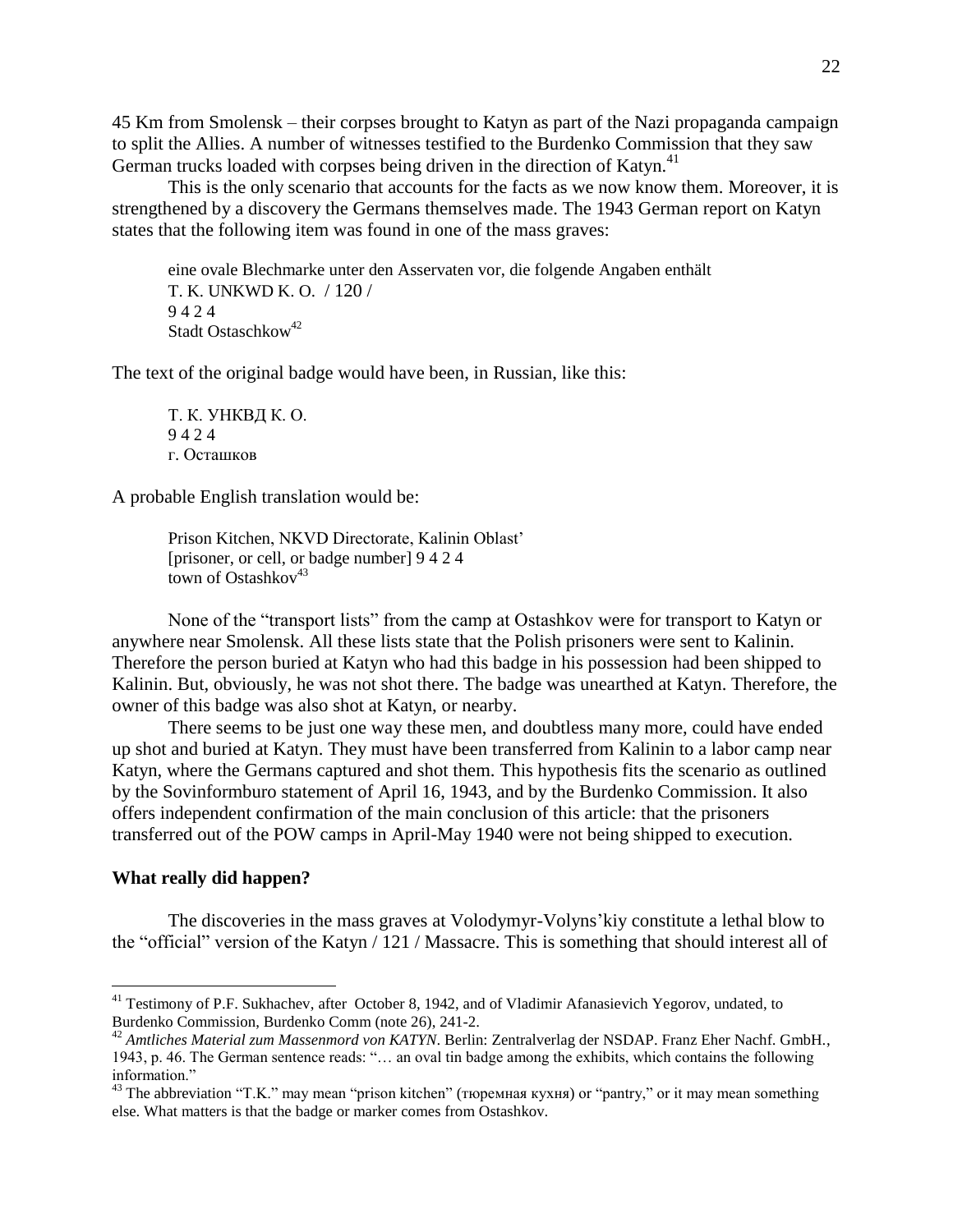us. Katyn has been the most famous crime alleged against Stalin and the Soviet government. It has been the crime most firmly grounded in documentary evidence. For example, it is unlike the alleged "Holodomor," the supposedly deliberate starvation by Stalin of millions of Ukrainians in the famine of 1932-1933, for which no evidence has ever been found.<sup>44</sup>

All the post-Soviet states today employ "Soviet atrocities" narratives to justify the profascist, anti-semitic, and pro-Nazi actions of the forces that sided with the Germans against the Soviet Union before, during, and after World War 2. Katyn is the keystone of contemporary right-wing Polish nationalism. Katyn is also a key component of anti-Stalin, anti-Soviet, and anticommunist propaganda generally. Until now, it has been the best known such alleged atrocity and by far the best documented one. Katyn has been the best proven "crime of Stalinism." That is no longer the case.

So what really did happen? In my view – and here I am following a number of the very competent Russian researchers who have likewise concluded that the "official" version is wrong – the Soviets did execute some Poles.

We know that after occupying Western Belorussia and Western Ukraine, formerly Eastern Poland, in September 1939 the Soviet NKVD searched for Poles who had been involved in the 1920-21 war in which Poland had taken these territories from the Russian Socialist Republic, which had been exhausted by four years of civil war and Allied / 122 / intervention, typhus epidemic, and famine.<sup>45</sup> Imperialist Poland had deprived the majority populations – Belorussians, Ukrainians, and Jews – of many of their national and civil rights.<sup>46</sup> The Polish government had sent "settlers" (*osadnicy*), mainly former military officers, to "polonize" ("make more Polish") the lands, giving them estates and making them government officials and teachers. Poland had violently repressed the communist movement and the Ukrainian, Belorussian, and Jewish minorities in these lands, as well as in Poland proper. Moreover: during the Russo-Polish war of 1920-21 somewhere between 18,000 and 60,000 Red Army POWs had died in Polish

<sup>&</sup>lt;sup>44</sup> For a brief overview of this question see Mark Tauger, "Famine in Russian History," Modern Encyclopedia of *Russian and Soviet History, Volume 10: Supplement*. (Gulf Breeze, FL: Academic International Press, 2011), 79-92. Tauger's own works on the famine are cited at page 92. I consider Tauger to be the world's authority on this famine, to the study of which he has devoted decades. See also R.W. Davies and Stephen G. Wheatcroft, *The Years of Hunger. Soviet Agriculture, 1931-1933* (London: Palgrave Macmillan 2009 [2004]), 440-1. Concerning the ―Yezhovshchina‖ (also called ―the Great Terror‖) see the Yezhov confession of August 4, 1939 printed in Никита Петров, "Сталинский питомец" -- Николай Ежов (Nikita Petrov, "Stalin's Pet" - Nikolai Yezhov), Moscow 2008, 367–79 (English translation at<http://msuweb.montclair.edu/~furrg/research/ezhov080439eng.html> ). Stalin told aircraft designer Alexander Yakovlev that Yezhov had been executed because he had killed many innocent people; see А. Яковлев, Цель жизни. Записки авиаконструктора (М.: 1973), 267 (глава: "Москва в обороне"). For the present author's views see Grover Furr, "The Moscow Trials and the 'Great Terror' of 1937-1938: What the Evidence Shows" (written July 2010).

[http://msuweb.montclair.edu/~furrg/research/trials\\_ezhovshchina\\_update0710.html](http://msuweb.montclair.edu/~furrg/research/trials_ezhovshchina_update0710.html) 

<sup>45</sup> See, for example, Piotr Kołakowski, *NKWD i GRU na ziemiach polskich 1939-1945* (Warsaw: Bellona, 2002), 74, which discusses NKVD searches and arrests: "nazwiska osób walczących o granice II Rzeczypospolitej w latach 1918-1921" (names of persons who fought for the boundaries of the Second Republic in 1918-1921), "nazwiska wszystkich ochotników, którzy wojowali z bolszewikami w 1920 r." (names of all volunteers who had fought the Bolsheviks in 1920), i.e. in the war which forced Soviet Russia to cede all of Western Ukraine and Western Belorussia to Poland in the Treaty of Riga (March 1921).

<sup>&</sup>lt;sup>46</sup> See the hair-raising anti-Ukrainian terror of November 1938 described by Jeffrey Burds, "Comment on Timothy Snyder's article..." At<http://www.fas.harvard.edu/~hpcws/comment13.htm>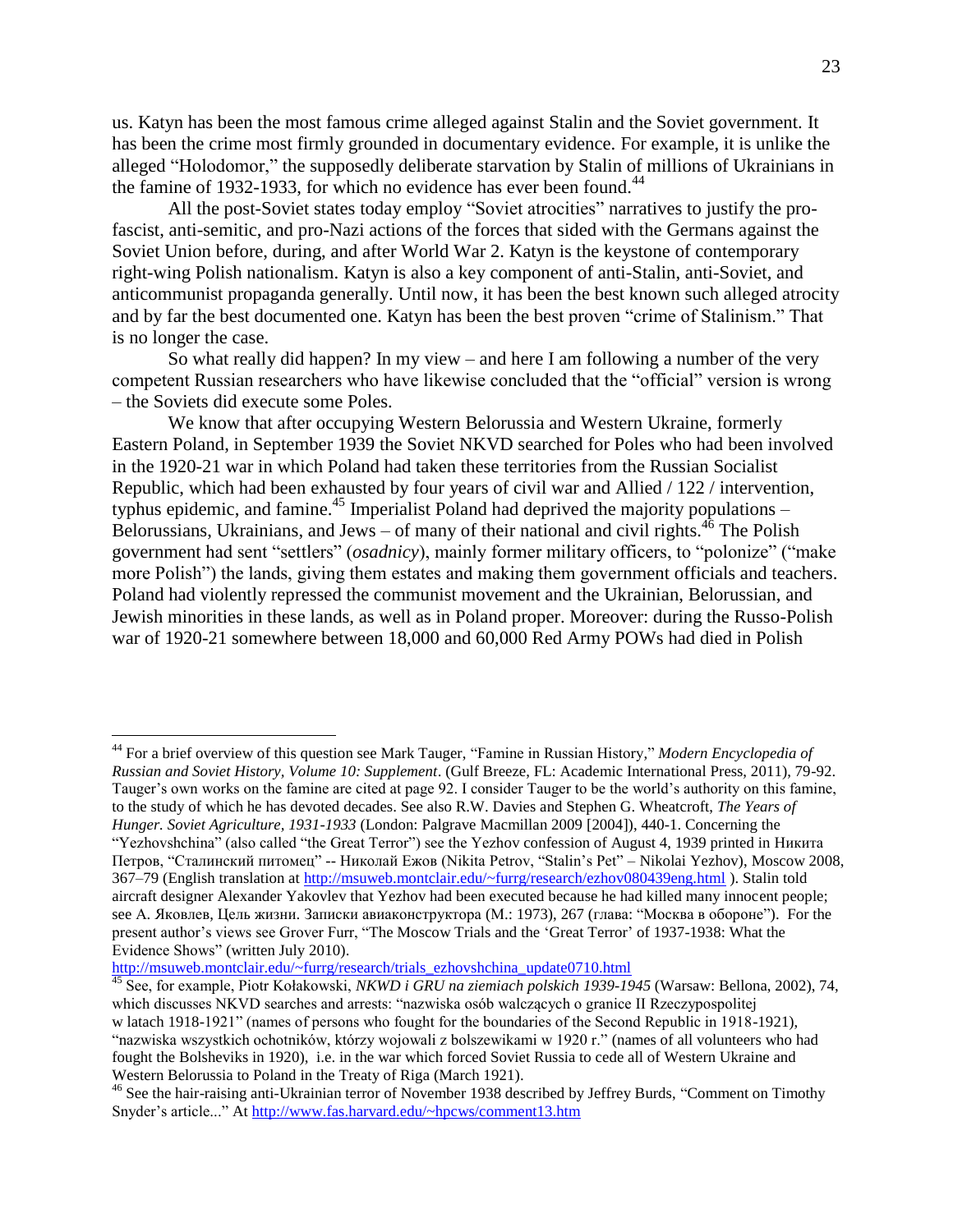captivity. There is good documentation that they were treated brutally, starved, frozen, and many of them murdered outright.<sup>47</sup>

Therefore it is probable that the Soviets would have arrested and prosecuted any Polish POWs and civilians they could find who had been involved in these crimes. Many of these people were deported to places of exile deep within the USSR (where many of them survived World War 2, far away from their former homes where the fighting and Nazi and Ukrainian<sup>48</sup> mass murders were the most ferocious). Others must have been tried, convicted, and either executed or sent to labor camps.

It is likely that a substantial number of the Polish POWs – military officers, policemen, and guards of various kinds -- had been involved either in repression of or atrocities against Soviet troops, communists, trade unionists, or workers, peasants, or Belorussian, Ukrainian, and Jewish schools or institutions. The Soviet Union would have prosecuted them. It is also likely that some Polish POWs were sentenced / 123 / to labor in areas that were captured by the Germans when they invaded the USSR in 1941, and subsequently executed, as Kuligowski and Małowiejski were.

Former NKVD men Soprunenko, Tokarev, and Syromiatnikov testified that they knew of some executions of Polish prisoners. So there's no reason to doubt that the Soviets did shoot some Poles. But the discoveries at Volodymyr-Volyns' kiy prove that the "transit" or "shipment" documents do not record the shipping of the prisoners to execution. This is the basis of the "official" version of the Katyn Massacre: it has now been proven false. The Polish POWs were not being shipped to execution when the camps they were in were closed in April-May 1940.

I predict that in "mainstream" – i.e., anticommunist – academia the discourse about the Katyn Massacre will change very little. Mainstream anticommunism is motivated far more by "political correctness" – by political motives – than by any desire to discover the truth. When mainstream anticommunist scholarship does mention the Volodymyr-Volyns'kiy discoveries it will be only to try to dismiss them. One way of attempting to do so is demonstrated in the Ukrainian archaeological report cited below – to claim that the NKVD carried out these executions. Other similar subterfuges can be invented. The central importance of these discoveries for an objective understanding of this infamous historical event will be denied at all costs.

Perhaps the Polish archaeologist's report anticipated this by relegating the finding of Kuligowski's badge to a footnote. It could be considered a principled and even courageous act by this archaeologist, Dr. Dominika Siemińska, to reveal the discovery of the badge and to give the important details about it in the report, no matter how minimized and downplayed. No one compelled her to insert this information, which directs the attentive reader to the contradiction between the discovery at Volodymyr-Volyns'skiy and the "official" version of Katyn. Questioning of the "official" version is not tolerated in the public sphere in Poland. One hopes that Dr. Siemińska's career will not suffer because of her adherence to scientific objectivity.

The report of the Ukrainian part of the same team does not mention the discovery of either badge. Moreover, the Ukrainian report goes out of its way to suggest that the Soviets might still somehow be responsible for the mass executions. It protests the finding of the Polish

 $47$  For an introduction to this heated question see the section "Polish Massacres of Russian POWs 1919-1920" on my "Katyn Forest Whodunnit" page (note 5).

<sup>&</sup>lt;sup>48</sup> Ukrainian nationalist forces allied with the Germans massacred roughly 100,000 Polish civilians in Germanoccupied Western Ukraine in 1943 and 1944. This is known in Poland as "Rzeź wołyńska," the "Volhynian massacres," in Ukraine as "Волинська трагедія," the "Volhynian tragedy."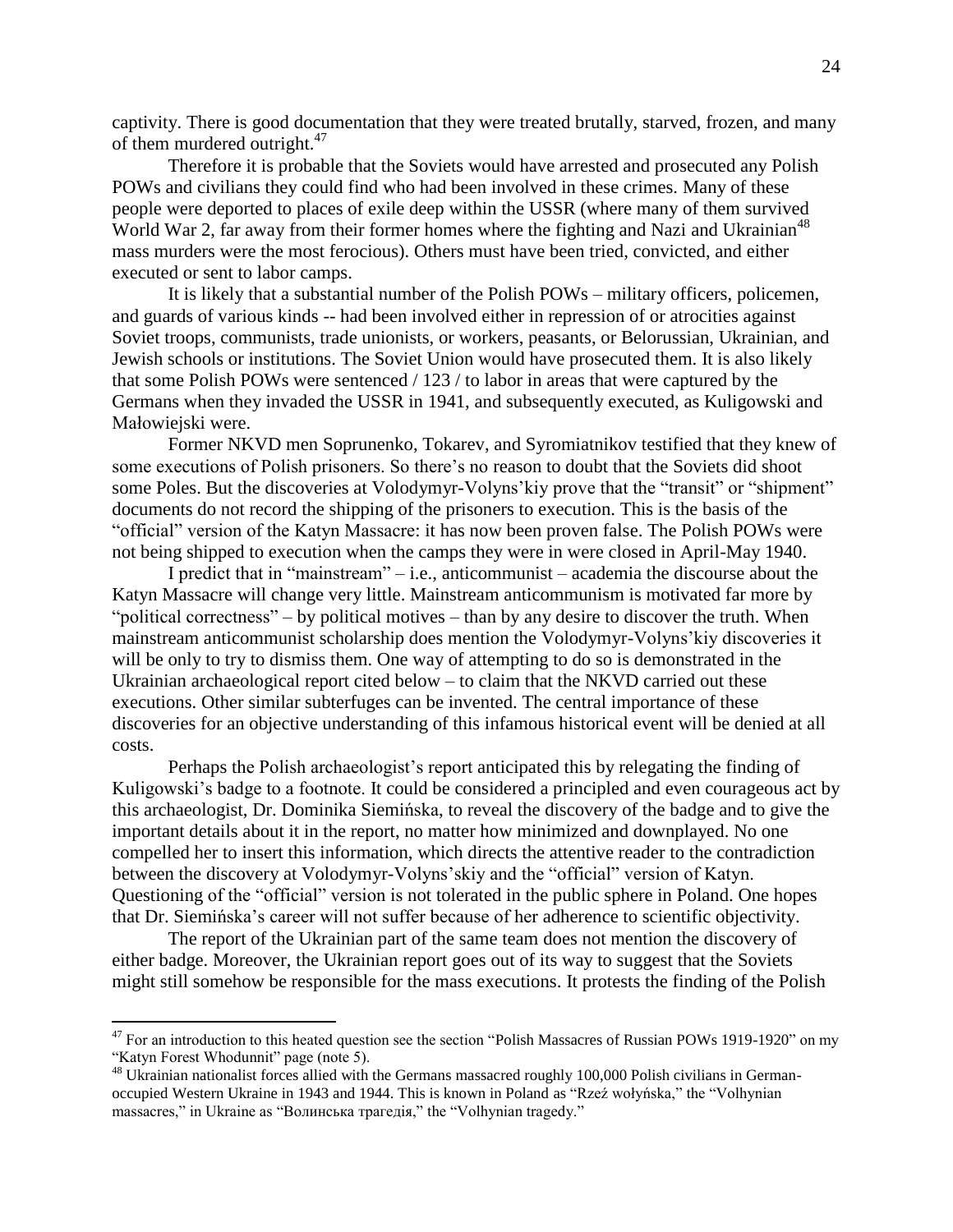report that the graves used the "Jeckeln system" "since it only began to be used by the Nazis at the end of 1941 and the beginning of 1942." No evidence is included in support of this claim. / 124 /

Додатково хочеться відмітити, що даний метод розстрілів не можна називати «системою Єкельна», на який посилаються наші польські колеги. Цей нацистській метод не передбачав страти у поховальній ямі. До того ж його почали застосовувати лише наприкінці 1941 – на початку 1942 р. у Ризі, що хронологічно не відповідає володимирській страті.

In addition we wish to note that this method of execution should not be called the "Jeckeln system," to which our Polish colleagues refer. This Nazi method was not used for executions in a funeral pit. In addition, it began to be used only in late 1941 - early 1942 in Riga, which does not correspond chronologically to the Volodymyr executions.

The Ukrainian report mentions the fact that the German shell casings found were from 1941, but then states "It is known that Soviet organs of the NKVD used German weapons in mass executions of Polish citizens."<sup>49</sup>

У поховальних ямах виявлено ідентичні гільзи , головним чином калібру 9 мм. Більшість з них мають позначки dnh (виробництво заводу Верк Дурлах в Карлсрує, Німеччина) та kam (виробництво фабрики Hasag у Скаржиці Кам'яній, Польща) 1941 р. Проте виявлені і декілька гільз радянського зразка. Все це потребує додаткових досліджень, оскільки стверджувати про те, що розстріли проводилися гітлерівцями при наявності в поховальних ямах гільз радянського зразка– не є об'єктивним. Відомі факти (зокрема дані розстрілів польських військових у Катині), що радянські органи НКВС використовували при розстрілах німецьку зброю.

In the burial pits were found identical shells, mainly of 9 mm caliber. Most of them have the mark "dnh" (production of the factory Werk Drulach<sup>50</sup> in Karlsruhe, Germany) and "kam" (production of the Hasag factory in Skarżysko-Kamienna, <sup>51</sup> Poland) of 1941. However a few shells of Soviet type were also / 125 / found. All this requires further research, inasmuch as it is not objective to affirm that the shootings were carried out by the Hitlerites when shells of Soviet type were found in the pits. Facts are known (including the facts of the shooting of Polish military men at Katyn) that the Soviet organs of the NKVD used German weapons in shootings.

Details of the shells, 150 in all, found in grave No. 1 are given in footnote 3, page 8 of the Polish report but are absent from the Ukrainian report:

(Investigation of discovered remains of persons shot in 1941 at the ‗Shafts' site at Volodymyr-Volyns'kiy. Investigation of exhumations of 2012.) (Doslizhdennia) A[t http://volodymyrmuseum.com/publications/32](http://volodymyrmuseum.com/publications/32-publications/naukovi-statti/170-doslidzhennya-vyyavlenykh-reshtok-lyudey-rozstrilyanykh-v-1941-rotsi-na-horodyshchi-valy-u-volodymyri-volynskomu-ekshumatsiyni-doslidzhennya-2012-roku) [publications/naukovi-statti/170-doslidzhennya-vyyavlenykh-reshtok-lyudey-rozstrilyanykh-v-1941-rotsi-na](http://volodymyrmuseum.com/publications/32-publications/naukovi-statti/170-doslidzhennya-vyyavlenykh-reshtok-lyudey-rozstrilyanykh-v-1941-rotsi-na-horodyshchi-valy-u-volodymyri-volynskomu-ekshumatsiyni-doslidzhennya-2012-roku)[horodyshchi-valy-u-volodymyri-volynskomu-ekshumatsiyni-doslidzhennya-2012-roku](http://volodymyrmuseum.com/publications/32-publications/naukovi-statti/170-doslidzhennya-vyyavlenykh-reshtok-lyudey-rozstrilyanykh-v-1941-rotsi-na-horodyshchi-valy-u-volodymyri-volynskomu-ekshumatsiyni-doslidzhennya-2012-roku)

 $\overline{a}$ 49 "ДОСЛІДЖЕННЯ ВИЯВЛЕНИХ РЕШТОК ЛЮДЕЙ, РОЗСТРІЛЯНИХ В 1941 РОЦІ НА ГОРОДИЩІ " ВАЛИ" У ВОЛОДИМИРІ- ВОЛИНСЬКОМУ .ЕКСГУМАЦІЙНІ ДОСЛІДЖЕННЯ 2012 РОКУ".

<sup>&</sup>lt;sup>50</sup> The correct name for this German munitions factory was Rheinisch-Westfalische Sprengstoff AG Dürlach Werk. A specialized Internet database on German ordnance states that the Dürlach factory was actually in Baden: see German WWII Alphabetic Ordnance Codes: c-e, a[t http://www.radix.net/~bbrown/codes\\_full\\_alpha\\_c-e.html](http://www.radix.net/~bbrown/codes_full_alpha_c-e.html)

<sup>51</sup> A town south of Warsaw about halfway between Radom and Kielce. The German munitions factory was HASAG Eisen und Metallwerke G.m.b.H. According to the database cited in the previous note this was the Hugo Schneider AG, Werk Skarżysko Kamienna, Poland.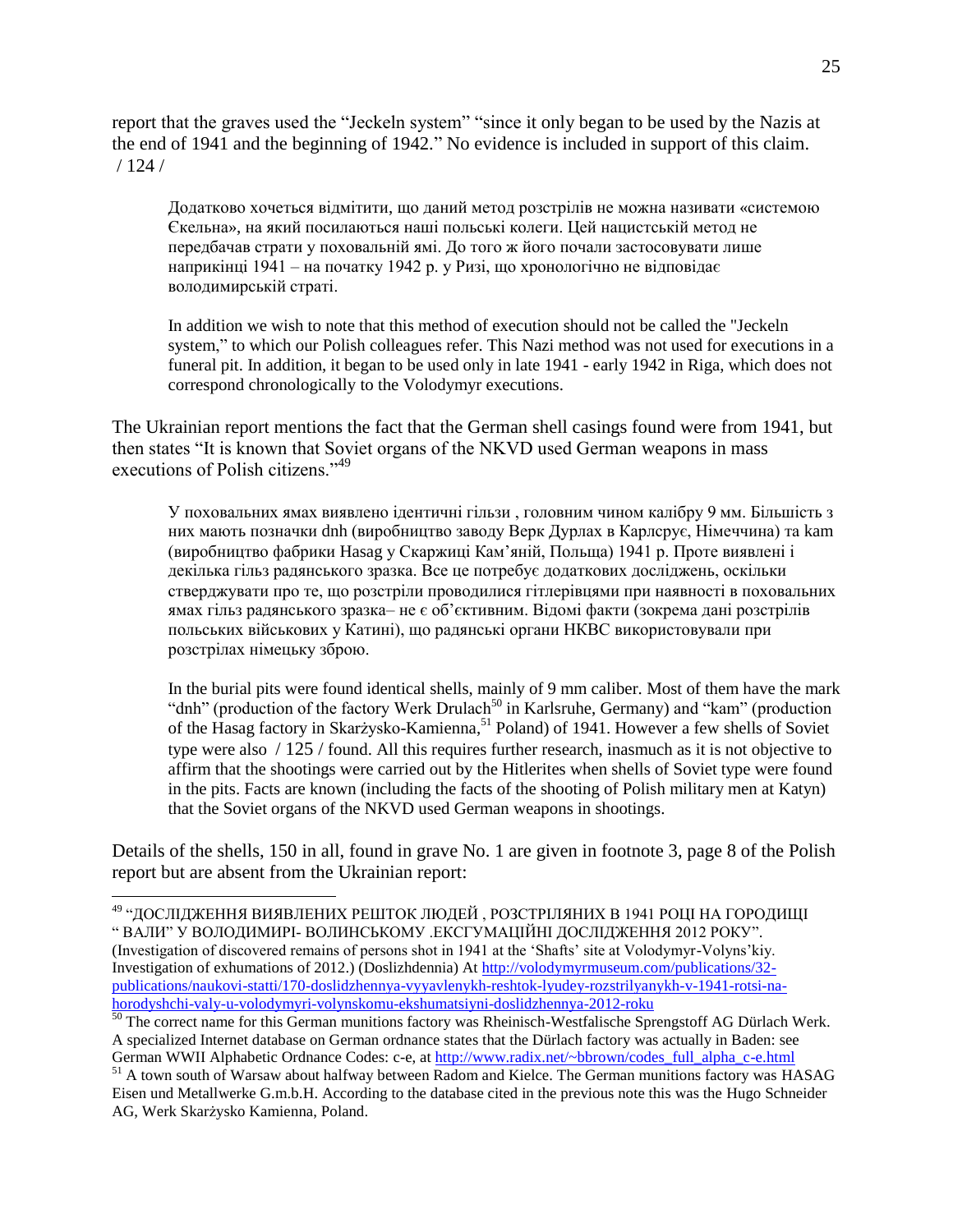1. "kam, 67, 19, 41"- 137 szt; 2. "dnh, \*, l , 41" - 7 szt; 3. Geco, 9 mm - l szt; 4. łuski bez oznaczeń, 7,62 x 25, wz. 30, produkcja ZSRR - 5 szt.

1. "kam, 67, 19, 41" – 137 units; 2. "dnh,  $*, 1, 41$ " – 7 units; 3. Geco, 9 mm. – 1 unit; 4. Shells without markings, 7.62 x 25 caliber, USSR production of 1930s type – 5 units.

These identifying marks on shell casings are known as "headstamps". According to the analysis by Sergei Strygin "kam, 67, 19, 41" signifies the Hasag factory in Skarżysko-Kamienna, "67" the percentage of copper in the bullet,  $"19"$  the lot number, and  $"41"$  the year of production.  $"dh$  $*$ , 1, 41" signifies the Dürlach factory, " $*$ " means the shell was jacketed in brass; "1" is the lot number, and "41" the year of production. One hundred forty-four, or 96% of the 150 shells found, were of German make and can be dated to 1941.<sup>52</sup>



 $\overline{a}$ 



**Shells of the type found in graves No. 1 and 2 (**From Strygin's article cited in note 1**.)**

The Polish, but not the Ukrainian, report also specifies the shells found in grave No. 2:

l. "kam, 67. 19, 41" - 205 szt; 2. "dnh, .\*, 1, 41" - 17 szt; 3. łuski bez oznaczeń. 7.62 x 25. wz. 30, produkcja ZSRR  $-2$  szt; 4. łuska "B, 1906"

1. "Kam, 67, 19, 41" – 205 units; 2. "dny,  $*, 1, 41"$  – 17 units; 3. Shells without markings,  $7.62x25$  caliber – USSR production of  $1930s - 2$  units; (one) shell "B, 1906."

Of 225 shells found in this grave, 205 are the German 1941 "Hasag" type, 17 are the German 1941 "Dürlach" type, 2 are of the unmarked 1930s Soviet type; and one is marked "B 1906."<sup>53</sup> Hence 98.67% of the shells are of 1941 German manufacture. / 126 /

By contrast neither of the Ukrainian reports cites the numbers of each type of shell or the fact that German shells made in 1941 constitute the overwhelming majority of those found. The following paragraph appears word-for-word in each:

 $52$  Photographs of headstamped shells similar to those found in graves no. 1 and 2 may be viewed in the Strygin article cited in note 1 above.

<sup>53 &</sup>quot;B 1906" appears to be Austrian rifle ordnance made for the Tsarist Army during the Russo-Japanese War. See the drawing a[t http://7.62x54r.net/MosinID/MosinAmmoID02.htm#Austria](http://7.62x54r.net/MosinID/MosinAmmoID02.htm#Austria) and the photograph obtained by Sergei Strygin at [http://katyn.ru/images/news/2012-12-29-gilza\\_B\\_1906.jpg](http://katyn.ru/images/news/2012-12-29-gilza_B_1906.jpg)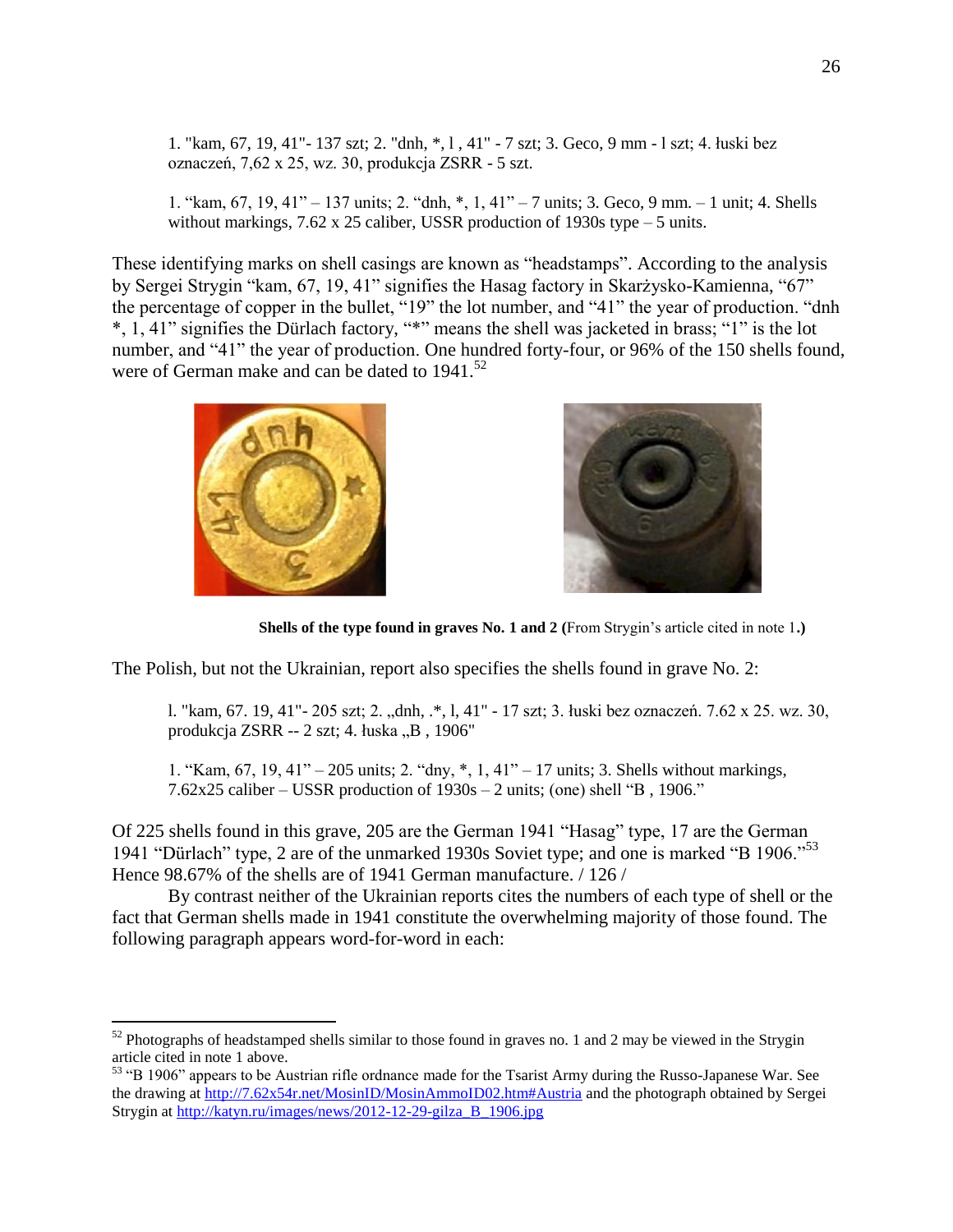У поховальних ямах виявлено ідентичні гільзи , головним чином калібру 9 мм. Більшість з них мають позначки dnh (виробництво заводу Верк Дурлах в Карлсрує, Німеччина) та kam (виробництво фабрики Hasag у Скаржиці Кам'яній, Польща) 1941 р. Проте виявлені і декілька гільз радянського зразка. Все це потребує додаткових досліджень, оскільки стверджувати про те, що розстріли проводилися гітлерівцями при наявності в поховальних ямах гільз радянського зразка– не є об'єктивним. Відомі факти (зокрема дані розстрілів польських військових у Катині), що радянські органи НКВС використовували при розстрілах німецьку зброю.<sup>54</sup>

In the burial pits were found identical shells, mainly of caliber 9 mm. Most of them have the mark "dnh" (Werk Dürlach production plant in Karlsruhe, Germany), and "kam" (production factory in Hasag Skarżysko Kamienna, Poland) in 1941. However, several shell casings of Soviet model were also found. All this requires more research inasmuch that it is not objective to assert that the shootings were carried out by the Hitlerites even though shells of Soviet model were found in the burial pits. Examples are known (including data of shootings of Polish soldiers in Katyn) that the Soviet organs of the NKVD used German weapons in executions.

There are some problems with the conclusion in the Ukrainian report. First, it is an example of circular reasoning. It assumes that the mass killings at Katyn, which even the Germans admitted were carried out with German ammunition, was a Soviet crime. But that is the very assumption that the discoveries at Volodymyr-Volyns'kiy call into question.

Second, it assumes that even the overwhelming preponderance of German ordnance is not enough to establish that the killings were done by the Germans, since the Soviets could also use German ammunition. No doubt this is the reason the Ukrainian report does not give the numbers of shells or the percentage of them that are German and of 1941 manufacture. (The Ukrainian reports should have added that / 127 / Germans could also use Soviet ammunition. The Germans captured immense amounts of Soviet arms and ammunition in 1941.)

The Ukrainian report does note that women clutching children to their breasts were also found in the mass graves.

Відмічено також, що вбиті часто прикривали обличчя руками, або обіймали іншу жертву (жінки тулили до себе і прикривали дітей). (Doslizhdennia; Zvit 15)

It is also noted that those killed often covered their faces with their hands, or embraced another victim (women hugged to themselves and covered children).

There are no examples anywhere of the Soviet NKVD shooting children.

 $\overline{a}$ 

Ukrainian archaeologist Oleksei Zlatohorskyy (Russian: Aleksei Zlatogorskii) has pointed out the political problems raised by the Polish archaeologist's identification of the Germans as the murderers:

<sup>&</sup>lt;sup>54</sup> Doslizhdennia (online); Звіт про результати археологічно-ексгумаційних рятівних досліджень на городищі ―вали‖ у м. володимирі-волинському 2012 р. (Report on the results of the archaeological exhumation recovery investigations at the "Vali" ["shafts"] site in the town of Volodymyr-Volyns' kiy in 2012.). Luts'k, 2012. (Zvit) Available at [http://www.formuseum.info/uploads/files/Звіт 2012\\_Володимир-Волинський.pdf](http://www.formuseum.info/uploads/files/Звіт%202012_Володимир-Волинський.pdf) These are two versions of the same report. The much fuller PDF version contains many pages of photographs, graphs, tables, and drawings, but no clear accounting of the cartridge shells as the Polish report has.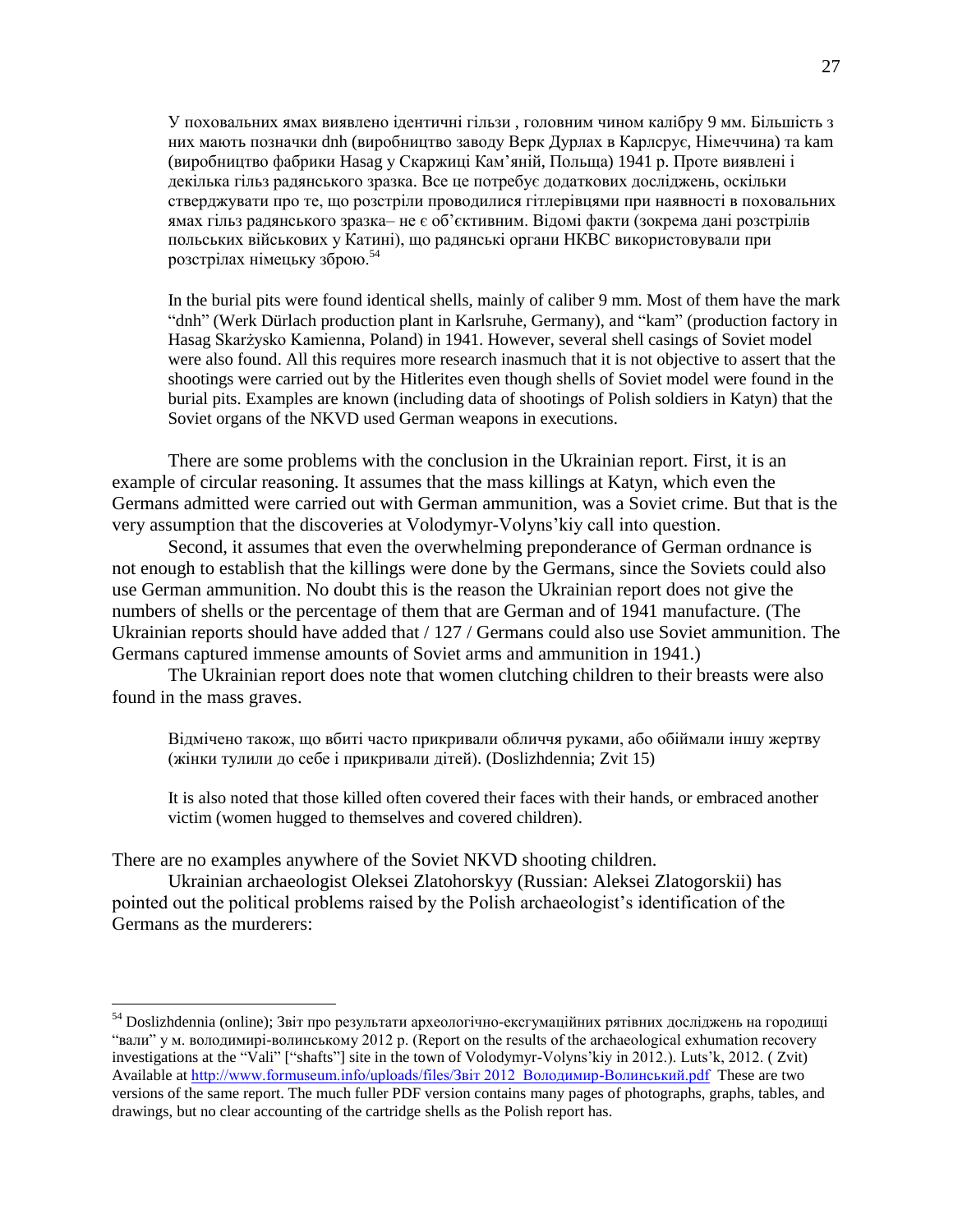Неосторожные высказывания польских археологов о принадлежности останков, найденных на территории замка Казимира Великого во Владимире-Волынском, могут поставить под сомнение уже известные преступления НКВД по отношению к польским офицерам, сообщил директор ГП "Волынские древности" Алексей Златогорский в комментарии Gazeta.ua.

Incautious statements by Polish archaeologists about the belongings of the remains found on the land of the castle of Kazimir Velikii in Vladimir-Volynskii could cast doubt upon the already known crimes of the NKVD in relation to Polish officers, said the direction of the state enterprise "Volyn antiquities" Aleksei Zlatogorskii in a commentary to Gazeta.ua.<sup>55</sup>

The only "already known crimes of the NKVD in relation to Polish officers" is the Katyn Massacre – to be more precise, the "official" version of the Katyn Massacre. Prof. Zlatohorskyy does not explain how the Polish report "casts doubt" upon the "official" version of Katyn.

The Ukrainian report cited above appears to be a shorter, perhaps Internet version of a longer report written by Zlatohorskyy and two other Ukrainian archaeologists, S.D. Panishko and M.P. Vasheta. This report (Zvit) omits any mention of Kuligowski, Małowiejski, or their badges. Its appendix does include photographs also found in the Polish report. Among them are a photo of the Polish policeman's / 128 / epaulette and of the "sardine-packing" arrangement of bodies in Grave No. 2. (Zvit 91,92,97). The very "orderly" arrangement of bodies contradicts the description by Prof. Kola.

The opening of an exhibition concerning this site at the Volodymyr-Volyns'kiy Historical Museum on March 5 2013 has been announced. The accompanying article states only that in 1997 researchers assumed that the victims buried there were Poles shot by the NKVD in 1939- 1940, and suggests that this is still their conclusion.

Виставка розповідає про результати ексгумаційних робіт протягом 2010-2012 рр., розкриває перед відвідувачами основні віхи історії ще одного великого замку на Волині та страхітливого злочину, прихованих від людського ока.

The exhibit tells of the results of the works of exhumation during the years 2010-2012, reveals to visitors the basic milestones of yet another great castle of Volhynia and of a horrifying crime hidden from human eyes.<sup>56</sup>

Even if we set aside all the evidence that the Germans killed the victims at Volodymyr-Volyns'kiy, there remains the fact that most of the ammunition used was manufactured in 1941. The "transit" or "shipment" documents are of April-May 1940. Kuligowski and Małowiejski could not have been killed earlier than 1941. No one has suggested that they were killed in Kalinin and Kharkiv in April-May 1940 and then their badges brought to a mass grave in Volodymyr-Volyns'kiy, hundreds of miles away, and there thrown into the burial pit.

<sup>55</sup> Скороход. Ольга. "Польские археологи нагнетают ситуацию вокруг жертв, расстрелянных в 1941-м." (Ol'ga Skorokhkod. Polish archeologists stir up the situation around the victims shot in 1941). Gazeta.ru February 20, 2013, [http://gazeta.ua/ru/articles/history/\\_polskie-arheologi-nagnetayut-situaciyu-vokrug-zhertv-rasstrelyannyh](http://gazeta.ua/ru/articles/history/_polskie-arheologi-nagnetayut-situaciyu-vokrug-zhertv-rasstrelyannyh-v-1941-m/483525)[v-1941-m/483525](http://gazeta.ua/ru/articles/history/_polskie-arheologi-nagnetayut-situaciyu-vokrug-zhertv-rasstrelyannyh-v-1941-m/483525) Gazeta.ru is a Russian-language Ukrainian newspaper. Roughly half the population of today's Ukraine use Russian as their first language.

<sup>56</sup> Виставка: "Прихована історія: археологічні дослідження на городищі Володимира-Волинського 2010-2012 років" (Exhibition: "Hidden history: archaeological investigations at a site in Volodymyr-Volyns'kiy in the years 2010-2012‖),<http://www.formuseum.info/2013/02/27/vistavka.html>